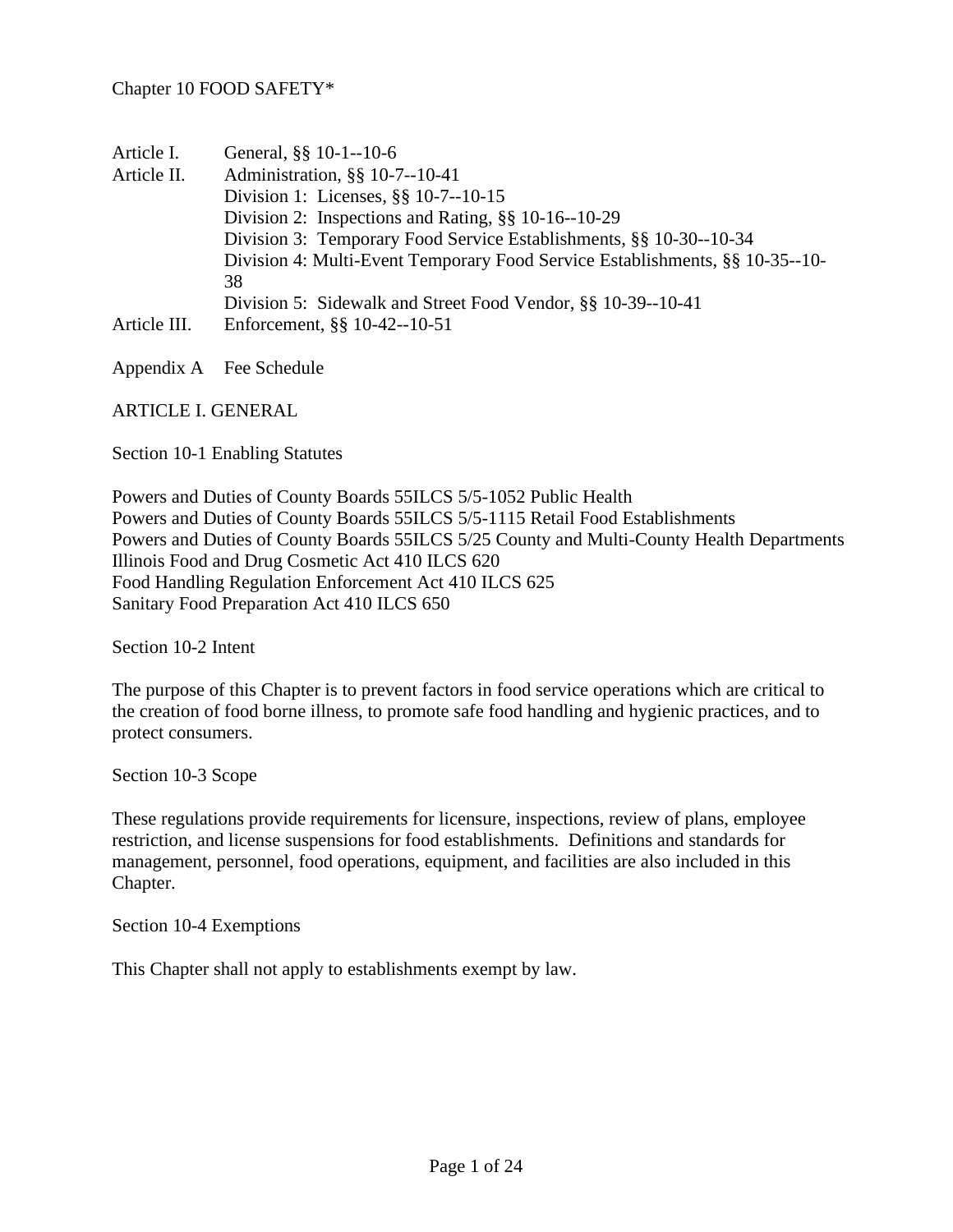# Section 10-5 Adopted by Reference

In addition to those provisions set forth herein, this Chapter hereby adopts by reference and incorporates the current edition and subsequent revisions of, and shall be interpreted and enforced in accordance with the provisions set forth in the following:

- A. "Illinois Food Code 77 ILL. Adm. Code 750";
- B. FDA Food Code 2017 Chapter 8 Sections 103 Variances, 201.13 When a HACCP Plan is Required, 201.14 Contents of a HACCP Plan, and 202.10 Trade Secrets
- C. "Bed and Breakfast Act, 50 ILCS 820/1"; and

Section 10-6 Definitions

As used in this Chapter the following terms shall mean as indicated below:

- 1. *Applicant:* any person making application to the Health Department for a license.
- 2. *Approved:* acceptable to the Health Authority based on its determination as to conformance with appropriate standards and good public health practice.
- 3. *Authorized representative:* those persons designated by the Health Department Administrator to enforce the provisions of this Chapter.
- 4. *Board:* the Peoria County Board of Health or its authorized representative.
- 5. *Business days:* Monday through Friday from 8:00 a.m. to 4:30 p.m. excluding Health Department observed holidays.
- 6. *Cease and desist order:* a written order issued by the Health Authority which directs the responsible person to immediately stop doing or allowing a specific action to occur. A cease and desist order may or may not include a direction to completely cease operations at a establishment. A cease and desist order may include a timeframe to achieve compliance as long as there is not an imminent health hazard to public health or safety.
- 7. *Commissary:* a licensed food establishment in which food, containers, or supplies are kept, handled, prepared, packaged, washed, and/or stored
- 8. *Compliance Conference:* an informal meeting between an establishment owner or a designated representative, and representatives from the Health Authority, for the purpose of reviewing the severity of observed violations, the need for correction, and consequences of allowing violations to continue. In addition, this meeting is intended to clarify expectations for food protection and sanitations, discuss the consequences of noncompliance, review the licensee's plan for addressing the violation(s) that led to this action, and establish a corrective action plan, that, if followed, will result in compliance with the Illinois Food Code and Chapter 10, Food Safety, of the Peoria County Code. Compliance conferences precede informal hearings.
- 9. *Compliance Inspection:* A follow-up inspection of a food service establishment conducted as a result of a compliance plan developed during a compliance conference or hearing. It may or may not be a full inspection.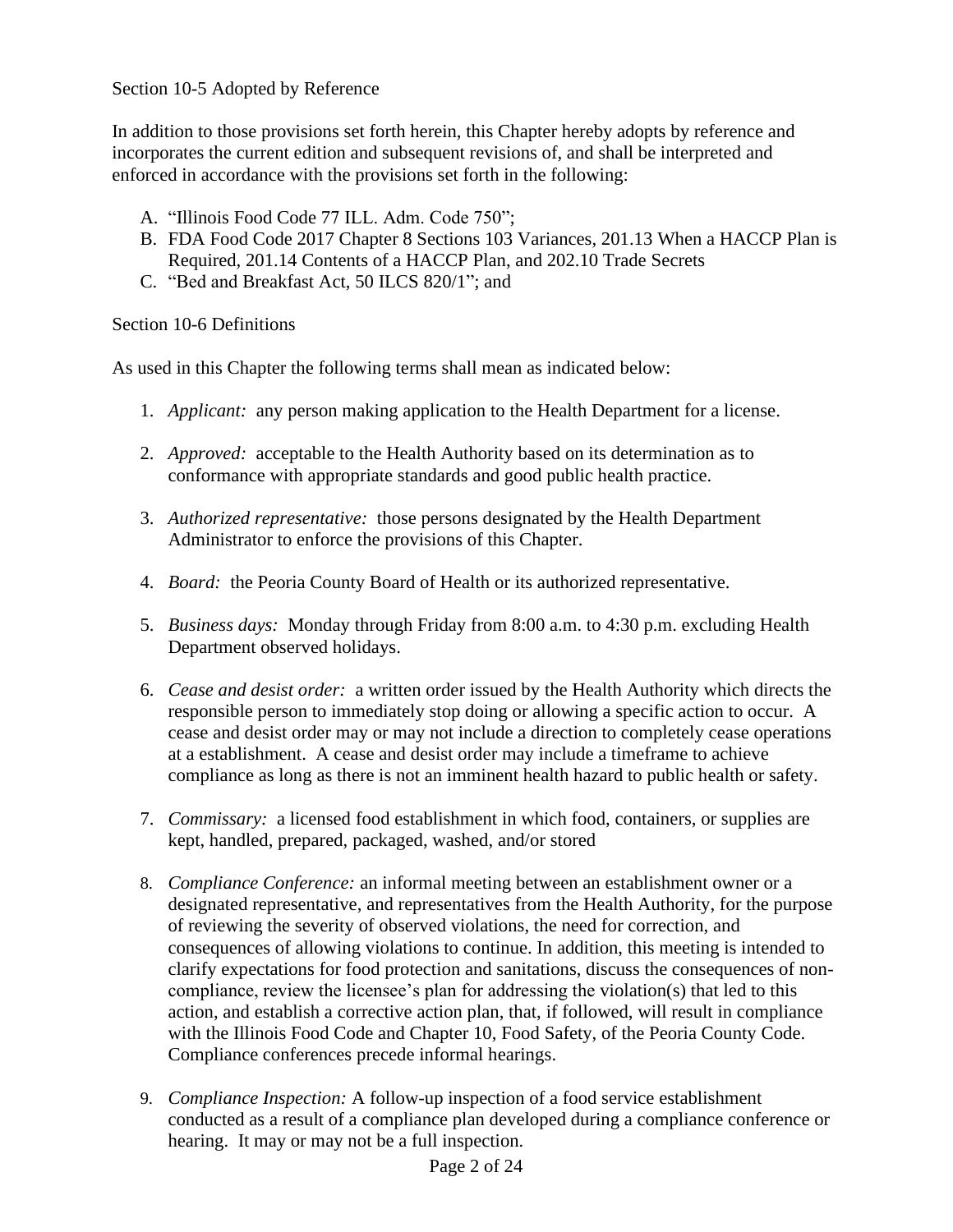- 10. *Embargo:* an order issued by the Health Authority that acts as a temporary isolation or quarantine of food or equipment the Health Authority believes or has reason to believe is in violation of this Chapter.
- 11. *Event coordinator:* any person or organization that is responsible for organizing and planning an event at which three or more temporary food establishments and/or mobile food units operate.
- 12. *Event participant or operator:* any person providing/serving food, with or without charge, at an event at which one or more temporary food service establishments or mobile food units operate.
- 13. *Follow-up Inspection:* inspection(s) necessary to ensure corrective actions have been taken to correct Code violations documented during previous inspection(s). A follow-up inspection may be a charged inspection depending on the nature of the Code violations requiring a follow-up inspection.
- 14. *Food establishment:* an operation that: stores, prepares, packages, serves, vends food directly to the consumer, or otherwise provides food for human consumption such as a restaurant; sidewalk and street food vending unit; pushcart; satellite or catered feeding location; catering operation if the operation provides food directly to a consumer or to a conveyance used to transport people; market; vending location; conveyance used to transport people; institution; or food pantry; and relinquishes possession of food to a consumer directly, or indirectly, through a delivery service such as home delivery of grocery orders or restaurant takeout orders, or delivery service that is provided by common carriers.

Food establishment includes an element of the operation such as a transportation vehicle or a central preparation establishment that supplies a vending location or satellite feeding location unless the vending or feeding location is permitted by the regulatory authority; and an operation that is conducted in a mobile, stationary, temporary, or permanent establishment or location; where consumption is on or off the premises; and regardless of whether there is a charge for the food.

Food establishment does not include an establishment that offers only prepackaged foods that are not time/temperature control for safety foods; a produce stand that only offers whole, uncut fresh fruits and vegetables; a food processing plant including those that are located on the premises of a food establishment; a kitchen in a private home, such as a small family daycare provider or a bed and breakfast operation as defined in the Bed and Breakfast Act that prepares and offers food to guests; a private home that receives catered or home delivered food; a closed family function where food is prepared or served for individual family consumption; or a cottage food operation.

- 15. *Health Authority:* the Administrator of the Peoria City/County Health Department or its authorized representative.
- 16. *Health Department:* the Peoria City/County Health Department, an agency of the Peoria County Board of Health.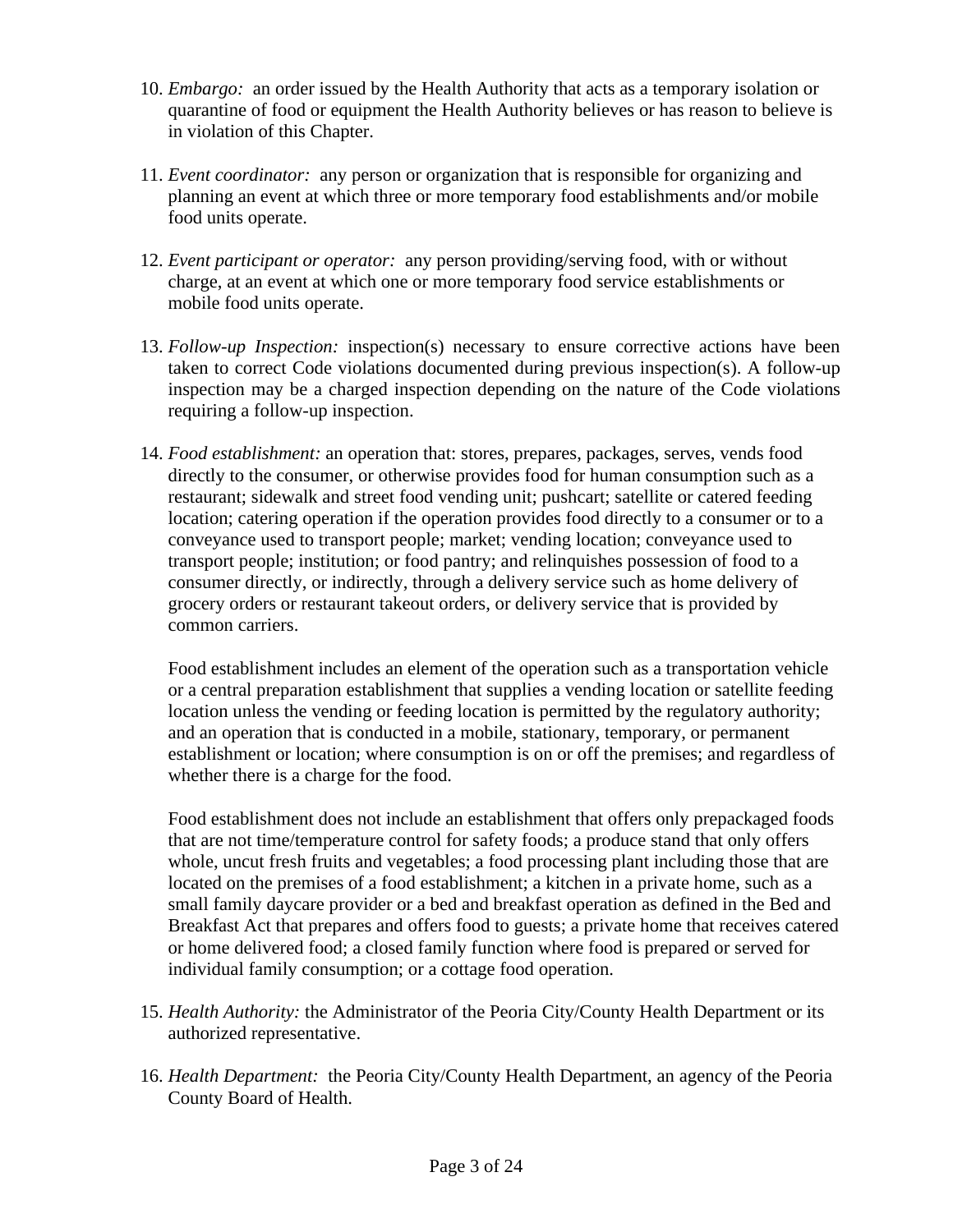- 17. *Hearing:* A meeting requested by the License holder or representative to the Health Authority to determine if a food service license should be suspended or revoked; or to determine whether an order from the Health Authority to deny, suspend, or revoke food safety license should be withdrawn.
- 18. *Hybrid Inspection:* an inspection combining an onsite component with an offsite component that may include electronic, telephone, or virtual communication prior to the site visit.
- 19. *Imminent health hazard:* significant threat or danger to health that is considered to exist when there is evidence sufficient to show that a product, practice, circumstance, or event creates a situation that requires immediate correction or cessation of operation to prevent injury, based on:
	- a. The number of potential injuries; and
	- b. The nature, severity, and duration of the anticipated injury.
- *20. License:* the document issued by the Health Authority that authorizes a person to operate a food establishment.
- 21. *License holder (permit holder):* the entity that is legally responsible for the operation of the food establishment, such as the owner, the owner's agent, or other person, and possesses a valid license to operate the food establishment.
- 22. *Major remodel:* any structural or equipment additions or alterations to an existing establishment involving several changes or new pieces of equipment or large areas of the establishment. A major remodel may also include significant changes to the menu or food processes of the establishment.
- 23. *Minor remodel:* any minimal (one or two) structural or equipment additions or alterations to an existing establishment. Example: adding a handwashing sink; or adding a refrigeration unit; or adding a small beverage area/ server station.
- 24. *Mobile food unit:* a vehicle-mounted food establishment designed and operated to be readily movable, e.g., mobile truck moving from location to location continuously. The unit shall not have permanent connections to water, wastewater, or electricity. This term includes trailer-mounted kitchens.
- 25. *Multi Event Temporary Food Service Establishment License:* A temporary event license for those who qualify, in which the license is valid for an unlimited number of 1-3 day events or celebrations, per vendor, per calendar year. Only one application and fee must be submitted for an annual Multi-Event Temporary Food License.
- 26. *Operator:* a person who has been approved by the license holder to perform and/or oversee the day-to-day food service operation.
- 27. *Plan review:* an evaluation process conducted by the Health Authority to determine whether or not a food establishment is in compliance with Chapter 10, Food Safety.
- 28. *Permit holder:* See License holder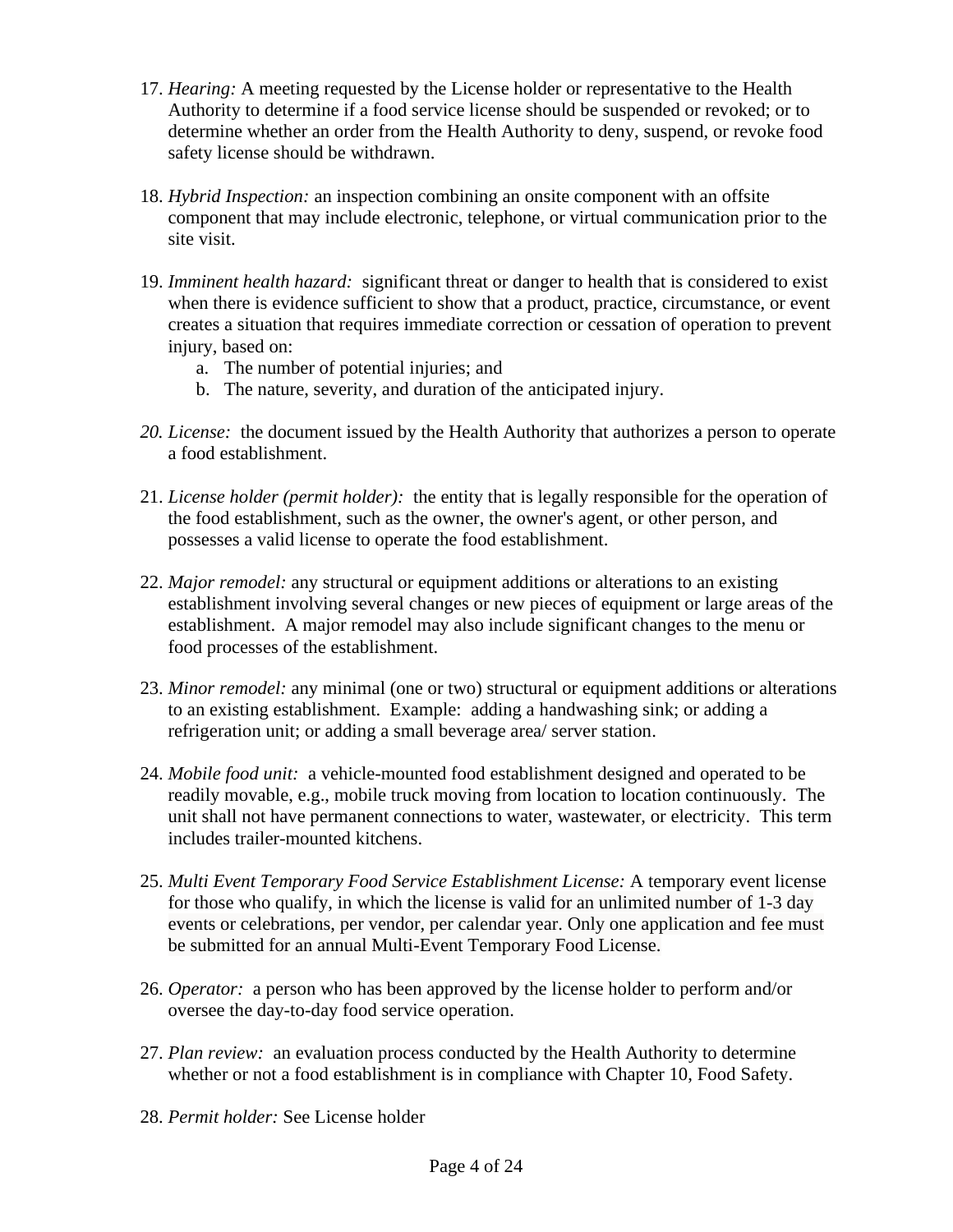- 29. *Public event:* any event open to the public where food is prepared or served. An event that is advertised with fliers, banners, newspaper articles, radio or TV announcements, social media, or by other means is considered a public event and is subject to regulation under this Chapter. Any event not considered a public event shall be considered private. The Health Authority shall make the final determination as to whether an event shall be considered private or public under this Chapter.
- 30. *Pushcart:* Pushcart means and refers to a non-self-propelled vehicle designated to be readily movable which is limited to the serving of non-potentially hazardous foods or commissary-wrapped potentially hazardous foods maintained at proper temperatures. Unpackaged non-potentially hazardous food items approved for sale from a pushcart shall be limited to popcorn, nuts, pretzels and similar bakery products, shaved ice, and snow cones in which the equipment provides adequate protection.
- 31. *Seasonal food establishment:* a food establishment that is licensed on an annual basis to operate at a fixed location for no more than eight (8) consecutive months within a calendar year.
- 32. *Sidewalk and street food vending unit:* a non-motorized vending cart (may have cooking and/or hot/cold holding equipment attached) that works out of a commissary; sets up, tears down, and serves food items for no more than four (4) consecutive hours a day during the weekdays; and meets the requirements of this Chapter.
- 33. *Sidewalk and street food vendor:* a person who owns and/or operates a sidewalk and street food vending unit.
- 34. *Temporary food service establishment:* a food service establishment that operates at a fixed location for a period of time of not more than 14 consecutive days in conjunction with a single event or celebration.
- *35. Variance:* a written document issued by the Health Authority that authorizes a modification or waiver of one or more requirements of this Chapter if in the opinion of the Health Authority, a health hazard or nuisance will not result from the modification or waiver.
- 36. *Virtual Inspection:* an inspection conducted between a food establishment client and the Health Authority by using a video call on a smartphone, tablet, or other electronic device capable of a video call/conference.

# **ARTICLE II. ADMINISTRATION**

# **DIVISION 1: LICENSES**

Section 10-7 License Requirements

It shall be unlawful for any person to operate a food establishment within the scope of this Chapter, within the County of Peoria, State of Illinois without a valid license issued by the Health Authority. Only a person who complies with the requirements of this Chapter shall be entitled to receive and retain such a license.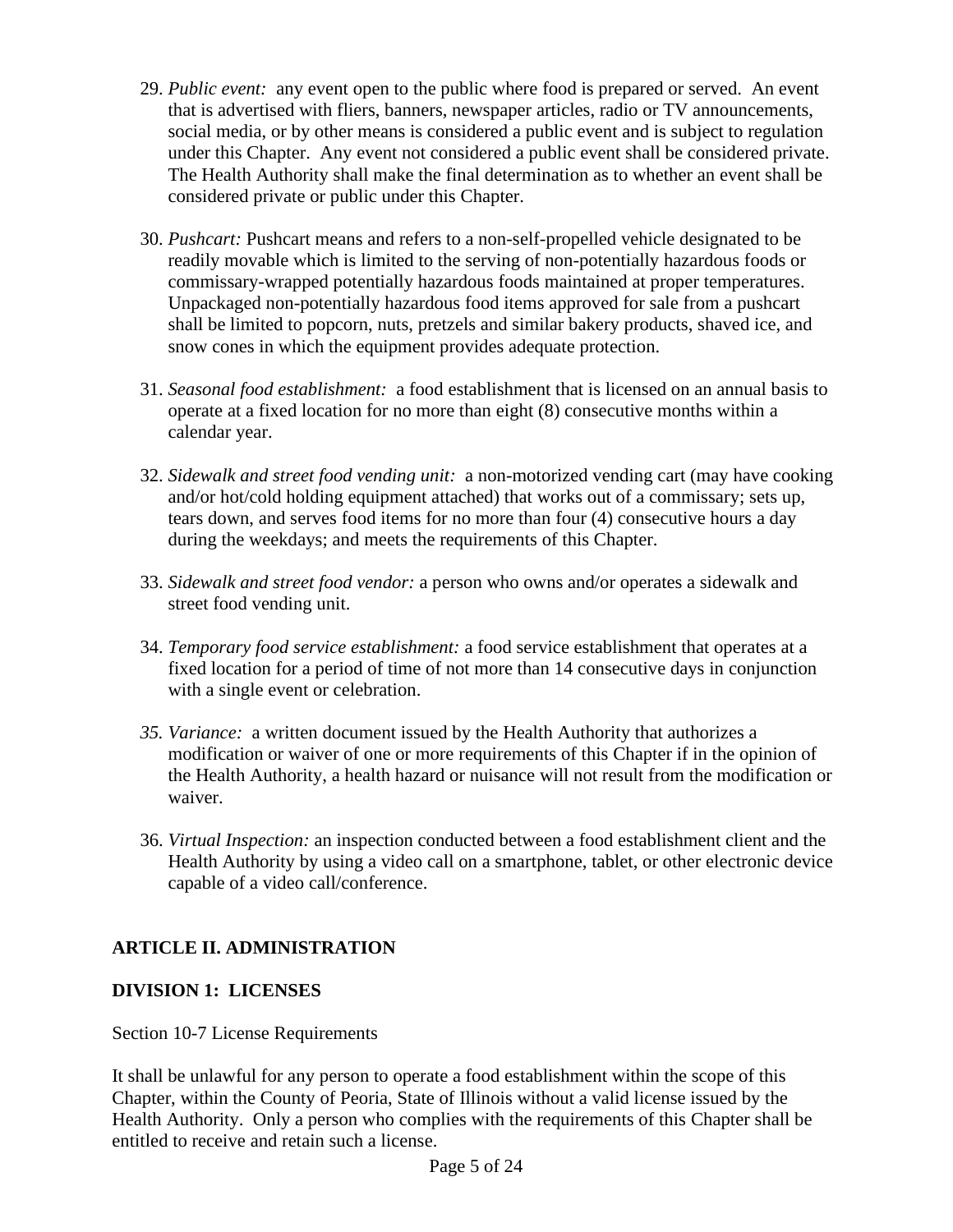- A. A license may not be transferred from one person to another person, from one food establishment to another, or from one type of operation to another, nor be applicable to any location, building, or place other than that for which it was issued.
- B. Any person desiring to operate a food establishment or to renew an expired license within the scope of this Chapter shall make written application for a license on forms provided by the Health Department accompanied by the appropriate license fee, any late fees, and all other outstanding balances.
- C. If an application for license to operate is denied, the Health Authority shall provide the applicant with notice that includes:
	- 1. The specific reason for license denial;
	- 2. The actions, if any, that the applicant must take to qualify for a license; and
	- 3. Advisement of the applicant's right of appeal and the process and time frames for appeal.
- D. Upon acceptance of the license issued by the Health Authority, the License holder in order to retain the license shall:
	- 1. Comply with the provisions of this Ordinance including the conditions of any granted variance(s)
	- 2. If a food establishment is required to operate under a HACCP Plan, comply with the plan as approved;
	- 3. Immediately contact the Health Authority to report an illness of an employee or conditional employee;
	- 4. Immediately discontinue operations and notify the Health Authority if an imminent health hazard may exist;
	- 5. Allow representatives of the Health Authority access to the food establishment;
	- 6. Replace existing facilities and equipment with facilities and equipment that comply with this Code if:
		- a) The Health Authority directs the replacement because the facilities and equipment constitute a public health hazard or nuisance or no longer comply with the criteria upon which the facilities and equipment were accepted,
		- b) The Health Authority directs the replacement of the facilities and equipment because of a change of ownership, or
		- c) The facilities and equipment are replaced in the normal course of operation;
	- 7. Comply with directives of the Health Authority including time frames for corrective actions specified in inspection reports, notices, orders, warnings, and other directives issued by the Health Authority in regard to the License Holder's food establishment or in response to community emergencies;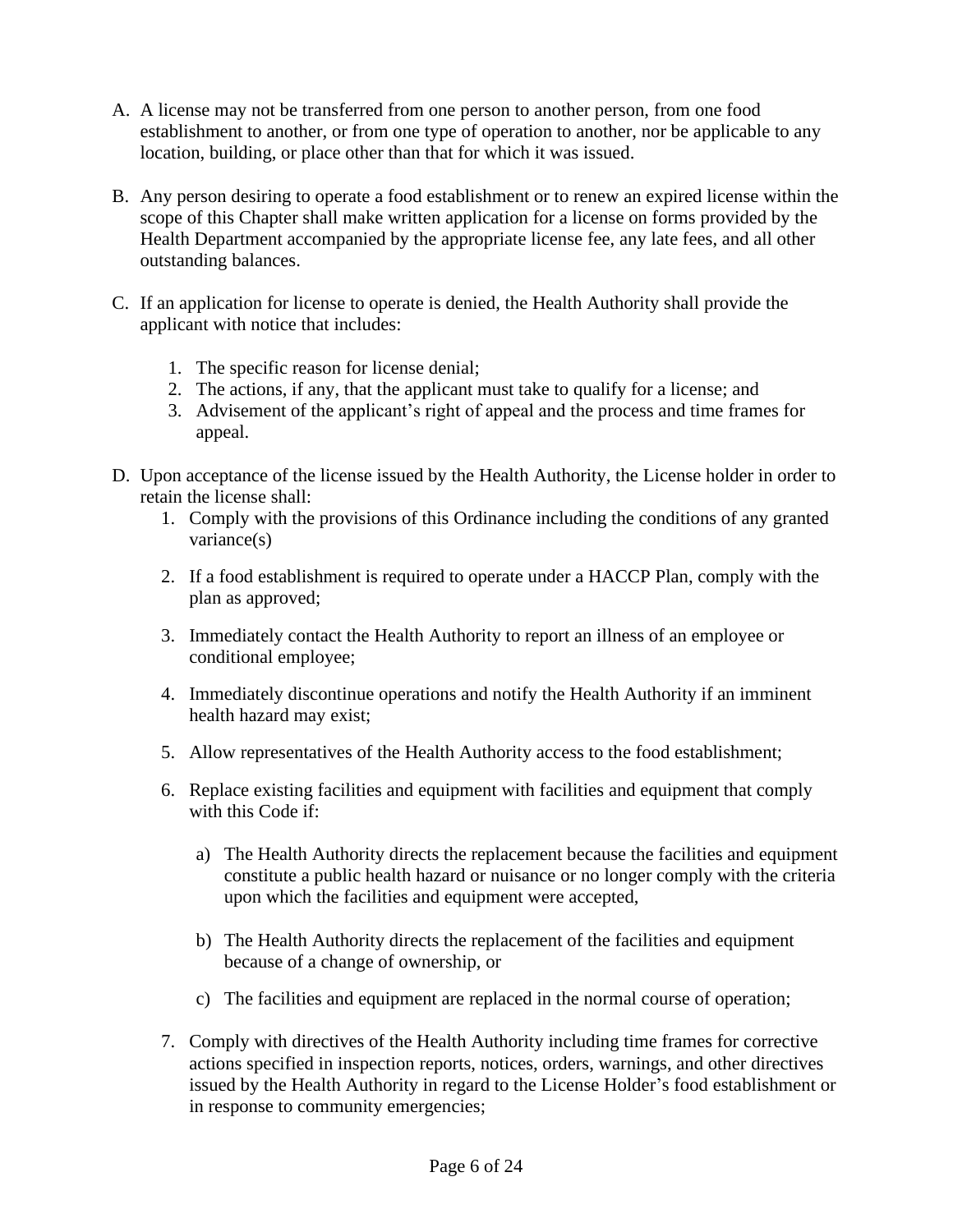- 8. Accept notices issued and served by the Health Authority according to law; and
- 9. Be subject to the administrative, civil, injunctive, and criminal remedies authorized in law for failure to comply with this Code or a directive of the Health Authority, including time frames for corrective actions specified in inspection reports, notices, orders, warnings, and other directives.

# Section 10-8 License Term

- A. All licenses shall be valid from January 1 through December 31 of each year unless otherwise noted in this Chapter. Licenses for all food establishments shall be automatically suspended should the License holder or operator cease operation of the food establishment for thirty (30) consecutive days or longer, if the Health Authority is not given notice prior to the cessation of operation. Said license shall be reinstated upon application to the Health Authority or authorized representative for follow-up inspection of the food establishment to determine if the establishment is in compliance with the applicable requirements of this Chapter.
- B. Licenses issued to seasonal food establishments shall be valid from the date of issue and shall expire within eight (8) months or on December 31 of that calendar year, whichever comes first.

Section 10-9 License Categories

For every food establishment operating in Peoria County, the Health Authority shall assess the relative potential risks of creating a foodborne illness. This classification shall result in the establishment being placed into a license category as it relates to food safety.

These license categories are not meant to imply that any given establishment is more or less safe than others. The criteria in the *Illinois Food Code 77 ILL. Adm. Code 750* shall be utilized to determine risk.

Section 10-10 License Posting

The license holder shall post a valid license issued pursuant to this Chapter in the food establishment so as to be clearly visible to the public or, in the case of any temporary license, at the temporary location for which it is issued. In case of vending machines, the name, address, and telephone number of the current vending machine location of operation shall be conspicuously displayed on each vending machine. A valid license is one that is not suspended, revoked, or expired.

Section 10-11 Issuance of License

A. After approval of the plans and upon receipt of a completed application for a license, the Health Authority shall conduct an inspection of the premises. If the Health Authority finds the food establishment to have no priority or priority foundation violations of the Food Code and is in compliance with the provisions of this Chapter, the Health Authority shall approve the food establishment to begin operations once the appropriate license fee and all other outstanding balances are paid in full.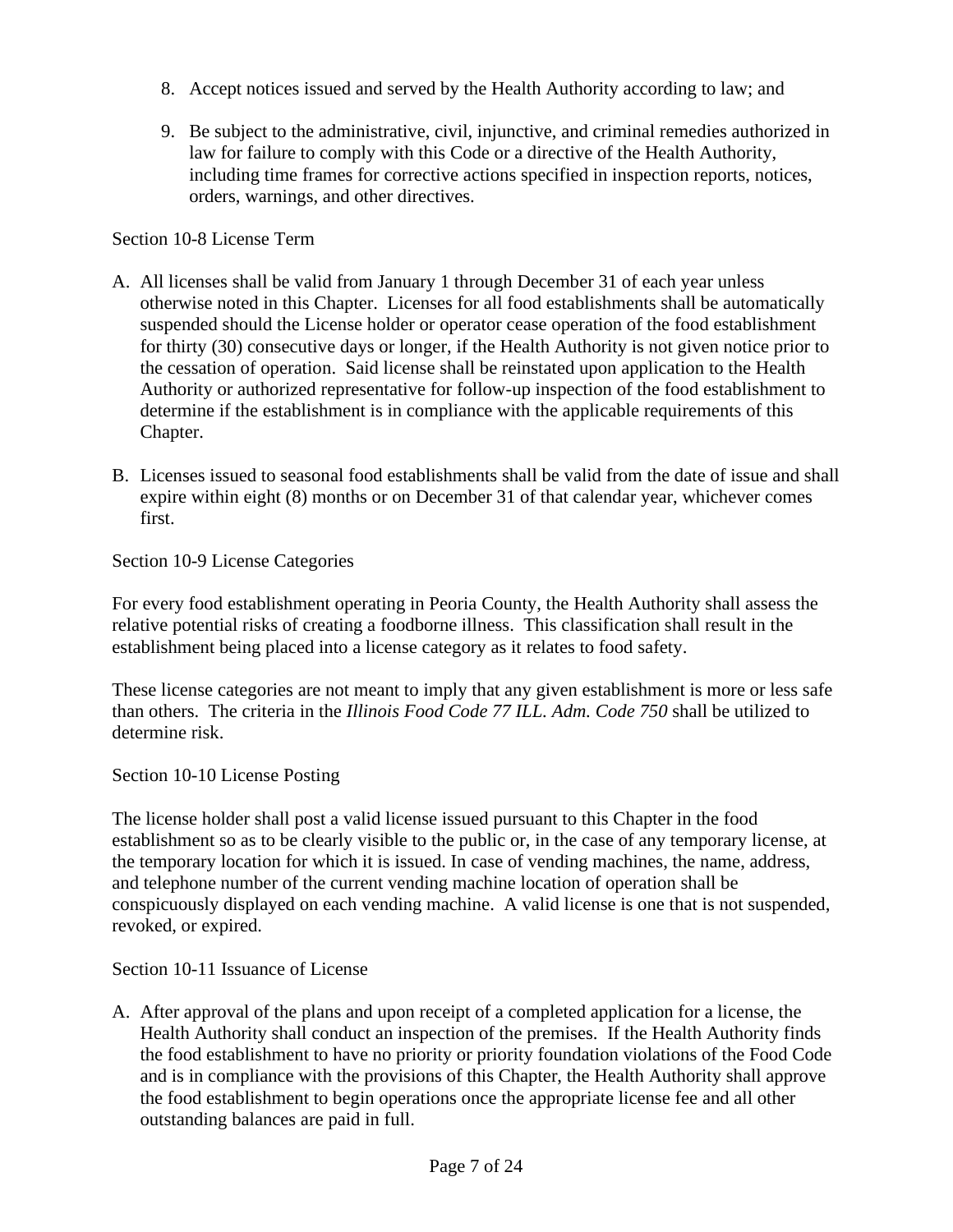- B. For continued operation of the establishment, annual renewal of the license shall be required. Any license holder desiring to renew his/her license shall make proper application on renewal forms or via an online renewal process provided by the Health Department and pay all outstanding balances owed to the Health Department including, but not limited to, license renewal fee, late fees, follow-up inspection fees, and insufficient fund charges before the license will be issued. License holders subject to the City of Peoria Restaurant Tax must be current on obligations due the City at the time of Renewal of the annual license. If a license holder is delinquent on obligations due the City, the annual renewal license shall be denied and shall not be issued until such time as the license holder becomes current on obligations due the City.
- C. Those seeking mobile food unit licensure shall provide the Health Authority, prior to licensure and license renewal, the following:
	- 1. A completed Plan Review Application form (initial license only, unless establishment closes or changes ownership) as provided by the Health Authority;
	- 2. Properly prepared plans to scale and specifications, including those illustrating layout, arrangement, location, size and type of fixed equipment, and construction materials (initial license only, unless establishment closes or changes ownership);

3. Copies of the proposed menu, hours of preparation, and hours of operation (initial license only, unless establishment closes or changes ownership).

- 4. Proof of access to a commissary;
- 5. Hours of access to the commissary;
- 6. A list of all items to be prepared and served during the course of licensure;
- 7. An itinerary or list of all known events and locations at which the license holder or person in charge shall be preparing and serving food during the course of licensure Said itinerary must be updated as new events are scheduled and prior to the events;
- 8. Restroom agreements for all known events and locations without access to public restrooms. Said restroom agreements must be updated as new events are scheduled and prior to the events; and
- 9. Any other information the Health Authority deems necessary to evaluate the proposal.
- D. Any event which has a minimum of three (3) mobile and or temporary food vendors or points of sale must designate an Event Coordinator. The Event Coordinator shall complete and submit an "Event Coordinator Information" sheet. The Event Coordinator Information sheet must be submitted at least fifteen (15) business days before the scheduled event. Any changes to the Event Coordinator Information sheet shall be filed not less than seven (7) business days prior to the event or as soon as possible before the event.

#### Section 10-12 Fees

- A. Pursuant to the Counties Code, 55 ILCS 5/5-1115, the Peoria County Board shall establish fees that are reasonable and necessary to provide the services and required activities. A fee schedule shall be maintained in the office of the County Clerk and the Peoria City/County Health Department. The fee schedule shall be available for reviewing and copying by the public and is incorporated herein by reference.
- B. Once a license has been issued by the Health Department the fee is non-refundable.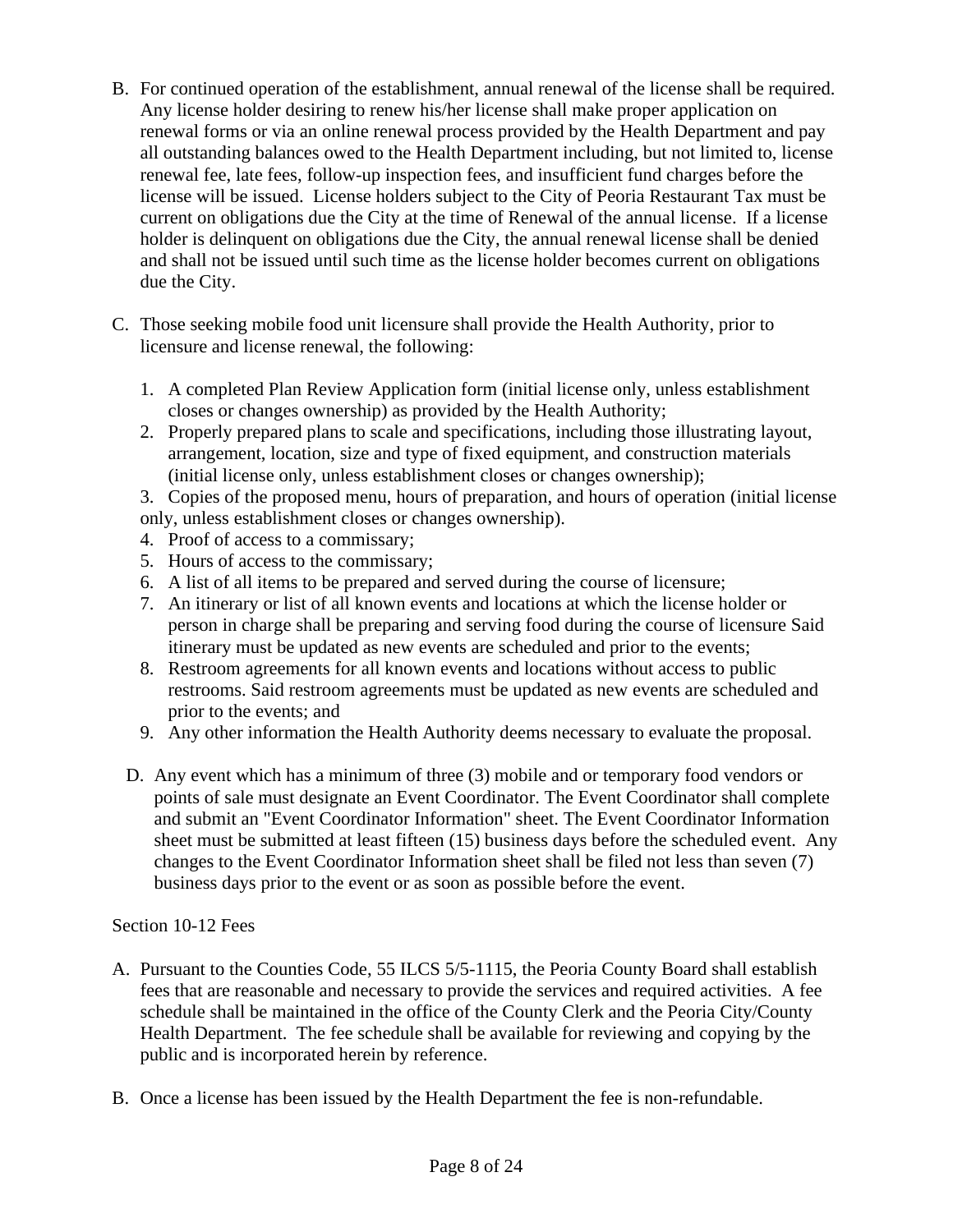- C. Any failure by the License holder to submit the total fee(s) required by the date of license expiration will result in an expired license. A notice for cessation of food establishment operations will be issued by the Health Authority due to the lack of a valid license.
- D. Any failure by the License holder to submit the total outstanding balance on a monthly invoice by the invoice due date may result in an immediate suspension of license.
- E. Any person who operates a food establishment, including a temporary event establishment, prior to the issuance of a license from the Health Department, whether it is a new establishment or a change of ownership, will be assessed a penalty fee.
- F. Food establishments shall pay all applicable plan review fees prior to the Health Authority reviewing plans. Once a plan review commences the fee is non-refundable.
- G. Food establishments assessed at a higher risk category within 90 days of initial and or previous risk category will be assessed the difference and pay the higher risk category license fee.
- H. Cottage Food Operators shall pay the maximum registration fee allowed under the statute governing Cottage Food Operations annually prior to starting their operations each year. Once the Cottage Food Registration Application review commences, the fee is nonrefundable.

Section 10-13 Food Sources Outside of County

Food from establishments outside the jurisdiction of the Peoria City/County Health Department shall be allowed if such food establishments conform to the provisions of this Chapter or equivalent provisions and can provide proof of a valid license from an appropriate regulatory public health authority.

Section 10-14 Plan Reviews

No food establishment, including mobile food establishment, shall be constructed, remodeled, or converted except in accordance with plans and specifications approved by the Health Authority.

A. The Health Authority shall conduct a plan review whenever food establishments:

- 1. Are newly constructed or extensively remodeled;
- 2. Are adding a major piece or pieces of equipment;
- 3. Are converted for use as a food establishment, other than a temporary food service establishment; or
- 4. Make changes in the existing menu requiring a change in equipment or operation of an existing food establishment.
- 5. Change of License Holder (change of ownership): The Health Authority may waive the plan review based on information provided in the Change of Ownership Packet.
- B. Before such work begins, food establishments shall submit the following to the Health Department for review and approval:
	- 1. A completed Plan Review Application Packet as provided by the Health Authority;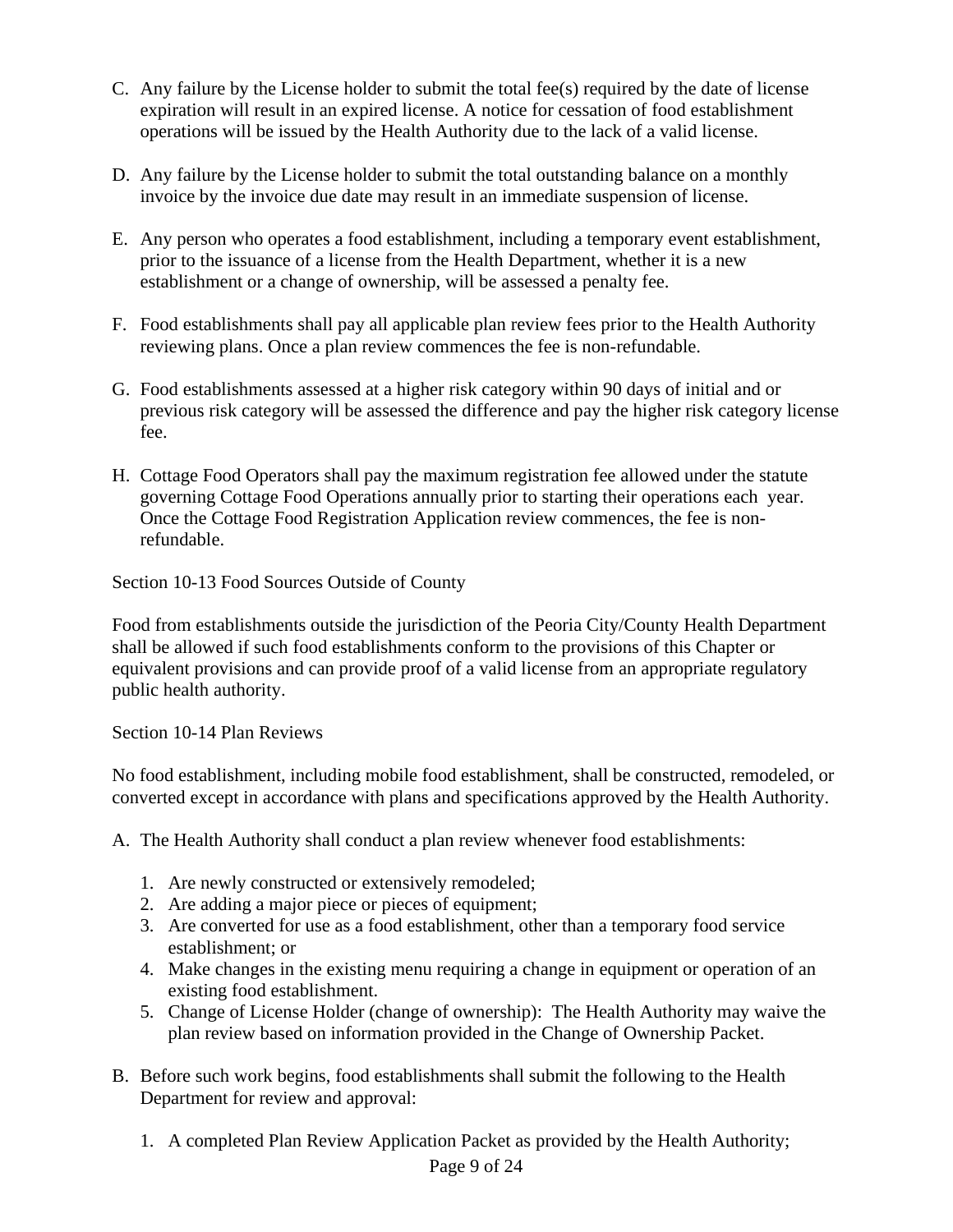- 2. Properly prepared plans to scale and specifications, including those illustrating layout, arrangement, location, size and type of fixed equipment, plumbing and construction materials;
- 3. Copies of the proposed menu, hours of preparation, and hours of operation;
- 4. All required HACCP Plans;
- 5. Plan review fee; and
- 6. Any other information the Health Authority deems necessary to evaluate the proposal. See Section 10-11 C of this Chapter for additional information required for mobile units.

Section 10-15 Pre-Operational Inspections

Every food establishment shall be inspected by the Health Authority prior to the beginning or resumption of operations to determine compliance with approved plans, specifications, and the requirements of this Chapter prior to the issuance or reinstatement of a license to operate. If the Health Authority finds the food establishment to have no priority or priority foundation violations of the Food Code and is in compliance with the provisions of this Chapter, the Health Authority shall approve the food establishment to begin operations once the appropriate license fee and all other outstanding balances are paid in full.

# **DIVISION 2: INSPECTIONS**

Section 10-16 Frequency

At minimum, the Health Authority, unless special approval is given by the County Board of Health, shall inspect each food establishment within Peoria County as follows:

| Category I   | three $(3)$ times annually |
|--------------|----------------------------|
| Category II  | two $(2)$ times annually   |
| Category III | one (1) time annually      |

However, all categories and types of food establishments shall be inspected as many times as the Health Authority deems necessary to enforce the provisions of this Chapter.

The Health Authority may accept an inspection from another local health department for mobile units with only prepackaged food items, in which the mobile unit's commissary operates under their jurisdiction. The Health Authority when necessary, may also conduct virtual or hybrid inspections to complete inspections and proper follow up.

Section 10-17 Performance and Risk Based Inspection Frequency

The Health Authority shall prioritize, and conduct more frequent inspections based upon its assessment of a food establishment's history of compliance with this Chapter and the establishment's potential as a vector of foodborne illness by evaluating:

- A. Past performance, for nonconformance with Code or HACCP plan requirements that are priority items and priority foundation items;
- B. Past performance, for numerous or repeat violations of Code or HACCP plan requirements that are core items;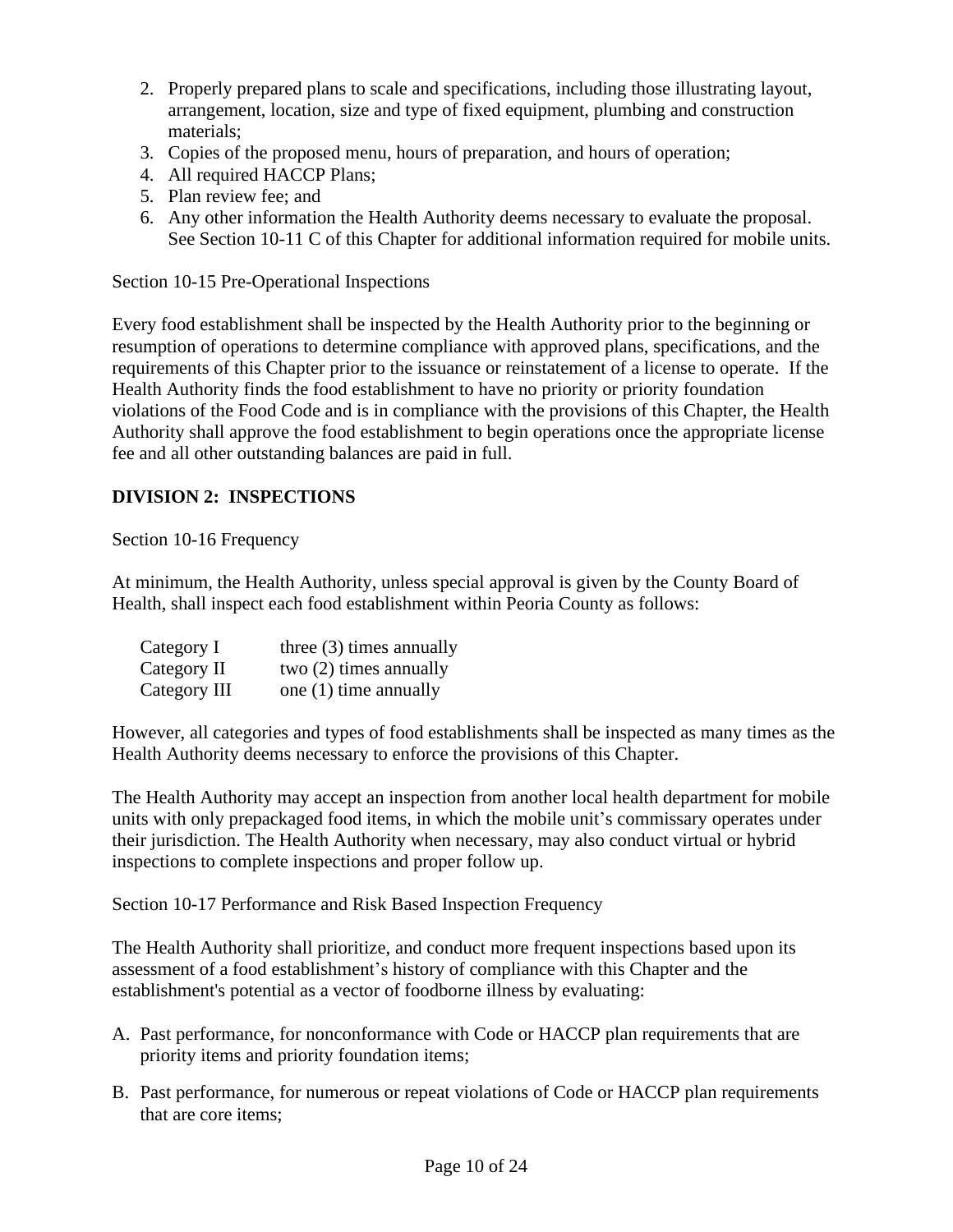- C. Past performance, for complaints investigated and found to be valid;
- D. The hazards associated with the particular foods that are prepared, stored, or served;
- E. The type of operation including the methods and extent of food storage, preparation, and service;
- F. The number of people served; and
- G. Whether the population served is highly susceptible population.

Section 10-18 Right of Entry

After the Health Authority presents official credentials and provides notice of the purpose of, and an intent to conduct, an inspection, the person in charge shall allow the Health Authority to determine if the food establishment is in compliance with the provisions of this Chapter by allowing access to the establishment, allowing inspection, and providing information and records specified in this Chapter and to which the Health Authority is entitled according to law, during the food establishment's hours of operation and other reasonable times.

Section 10-19 Refusal, Notification of Right to Access, and Final Request for Access

- A. If a person in charge denies access to the Health Authority, the Health Authority shall inform the person in charge that:
	- 1. Access is a condition of the acceptance and retention of a license to operate as specified in this Chapter, and
	- 2. If access is denied, an order issued by the appropriate authority allowing access, hereinafter referred to as an injunction or other legal remedy, may be obtained according to law; and
	- 3. Make a final request for access.
- B. If after the Health Authority presents credentials and provides notice, explains the authority upon which access is requested, and makes a final request for access, person in charge continues to refuse access, the Health Authority shall provide details of the denial of access on an inspection report form.
- C. If denied access to a licensed food establishment for an authorized purpose, and after complying with this Chapter, the Health Authority may issue or apply for an issuance of an injunction or other legal remedy in order to gain access as provided in law. In addition, the Health Authority may seek a temporary restraining order to cease operations until the inspection is conducted. Regardless, the Health Authority may consider the license suspended until an inspection is able to be conducted.

Section 10-20 Examination of Records

The Health Authority may examine the records of food establishments to obtain pertinent information including, but not limited to, food and supplies purchased, food and food supplies received, and persons employed in such establishments.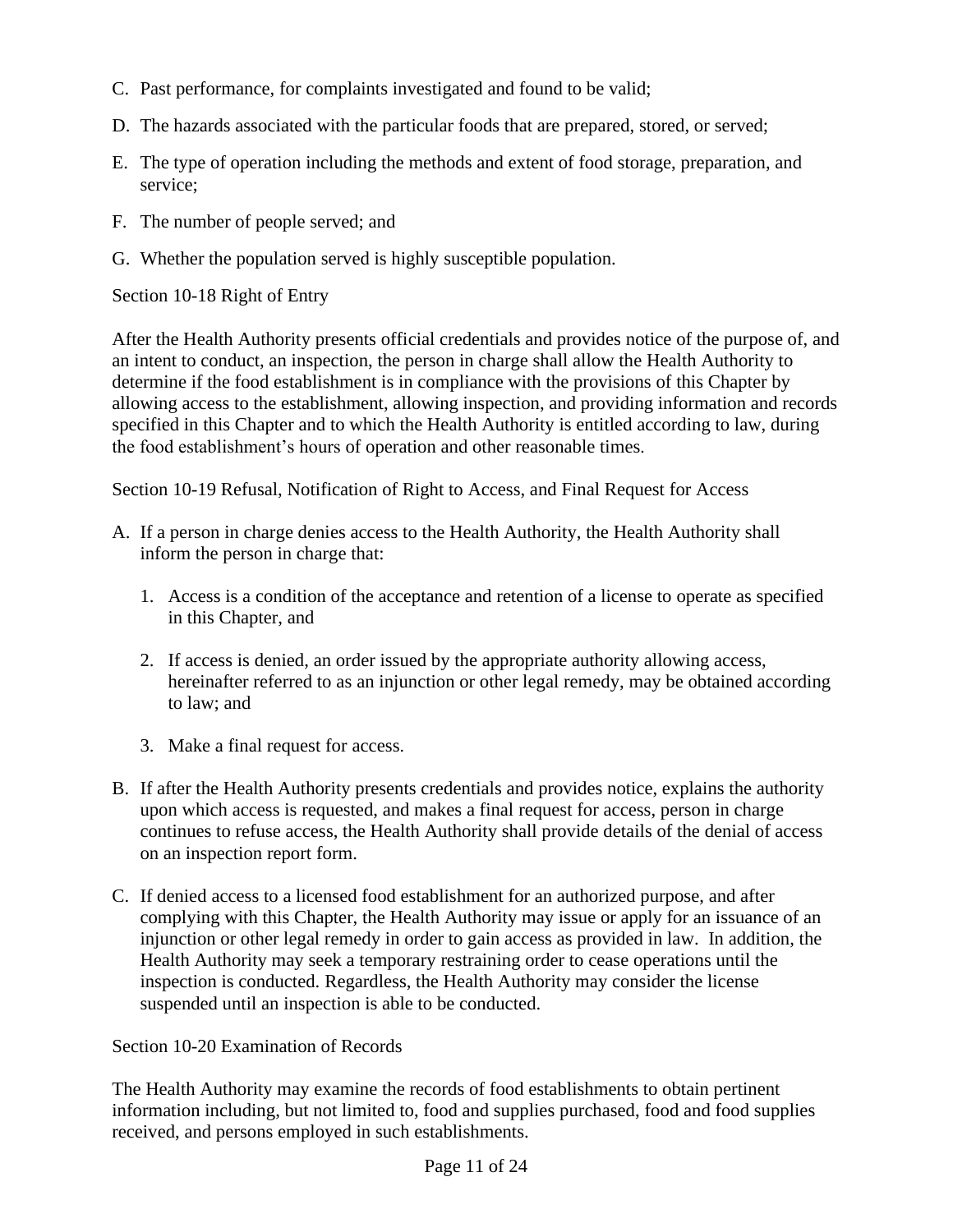Section 10-21 Reports

- A. Whenever an inspection of a food establishment is conducted to determine compliance with this Chapter, the findings shall be recorded on the inspection report form provided by the Health Authority.
- B. The inspection report form shall indicate where violations of the Food Code exist, correction schedule, an indication if the violation is considered to be priority, priority foundation or core, and an indication if the violation has been repeated from the previous inspection(s).
- C. Said inspection report form shall constitute a legal notice of violations relating to this Chapter.
- D. One (1) copy (hard or electronic copy as outlined in the procedure, "Emailing Inspections Procedure") of the inspection report form shall be provided to the operator or to the person in charge of the food establishment and one (1) copy shall be placed on file at the Health Department.

Section 10-22 Refusal to Sign Report

If a person in charge refuses to sign the report, the Health Authority shall inform the person who declines to sign an acknowledgement of receipt of inspectional findings that:

- A. Acknowledgement of receipt does not indicate agreement with the inspection findings.
- B. Refusal to sign an acknowledgement of receipt will not affect the License holder's obligation to correct the violation(s) noted in the inspection report within the time frames specified.
- C. A refusal to sign an acknowledgement of receipt is noted in the inspection report and placed on file at the health department.

Section 10-23 Correction of Violations

- A. The completed inspection report form shall specify the time period for correction of the violations in accordance with the Peoria City/County Health Department Food Safety Enforcement Procedure as adopted by the Board of Health.
- B. If an imminent health hazard exists, the food establishment shall immediately cease food service operations until such hazard is corrected, and the Health Authority grants authorization to resume operations.
- C. Failure to comply with any notice regarding violations which pose imminent health hazards or repeat violations issued in accordance with the provisions of this Chapter may result in the immediate suspension of the license.
- D. Whenever a food establishment is required under the provisions of this Chapter to cease operations, it shall not resume operations until such time as a follow-up inspection determines that conditions responsible for the requirement to cease operations no longer exist. Pursuant to Section 10-26 of this Chapter, the Health Authority shall offer the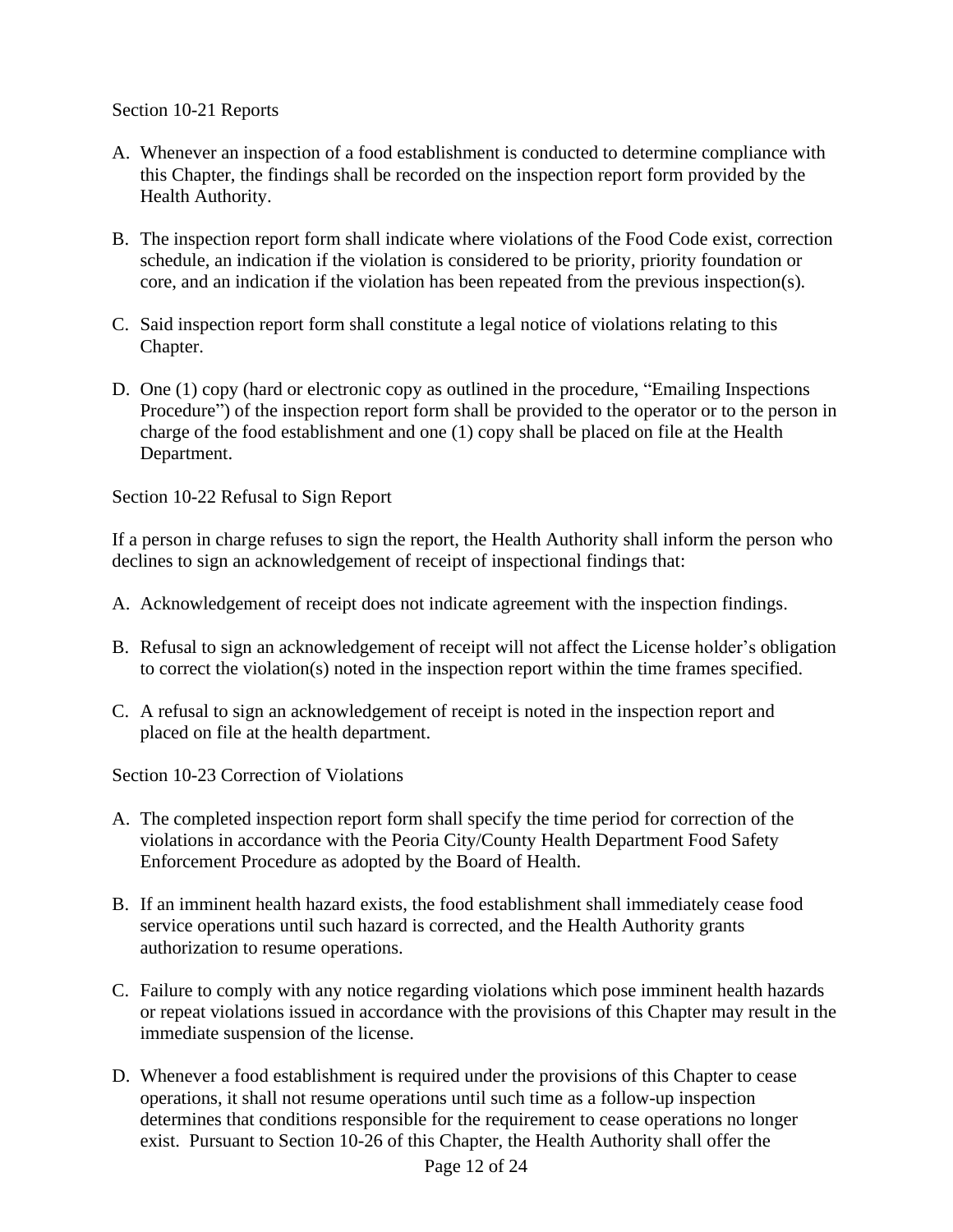opportunity for follow-up inspection within a reasonable amount of time, upon receipt of a written request for follow-up inspection from the food establishment.

E. When a follow-up inspection of a food establishment is necessary to ensure compliance with the previous inspection, a follow-up inspection fee pursuant to the current Environmental Health fee schedule as adopted by the Board of Health and the Follow-Up Inspection Fee Policy shall be assessed.

Section 10-24 Examination and Condemnation of Food and Equipment

- A. The Health Authority shall examine and/or take laboratory samples of food as often as it deems necessary for enforcement of this Chapter.
- B. The Health Authority may, upon written notice to the owner or person in charge, place an embargo on any food or equipment which the Health Authority believes is in violation of this Chapter. The Health Authority shall tag, label, or otherwise identify any food or equipment subject to the embargo. It shall be unlawful for any person to move or alter an embargo notice or tag placed on food or equipment by the Health Authority.
	- 1. No food subject to an embargo shall be used, served, or moved from the food establishment. The Health Authority shall permit storage of the food under conditions specified in the embargo, unless storage is not possible without risk to the public health. In such cases the Health Authority shall require the denaturing or destruction of the food.
	- 2. Where equipment used in the preparation or storage of food products is found to be in a state of disrepair, unsafe, unsuitable for use, or unsanitary, such equipment shall be taken out of use and an embargo placed on said items by the Health Authority. Such equipment shall not be returned to service until written permission is obtained from the Health Authority. Such equipment will not be altered, disposed of, or destroyed without permission of the Health Authority or authorized representative except on an order by a court of competent jurisdiction.
	- 3. The license holder may make a written request to the Health Authority for a hearing within five (5) business days of receiving the embargo. Such requests shall be made directly to the Health Authority. If no such request is made within this time period, the food subject to the embargo shall be destroyed. A hearing shall be held, if so requested. Based on the evidence produced at that hearing the embargo may be vacated, or the owner or person in charge of the food or equipment may be directed by written order to denature or destroy such food or equipment or to bring it into compliance with the provisions of this Chapter.

Section 10-25 Imminent Health Hazard

A license holder shall immediately discontinue operations and must notify the Health Authority if an imminent health hazard may exist because of an emergency including, but not limited to, fire, flood, extended interruption of electrical or water service, sewage backup, misuse of poisonous or toxic materials, onset of an apparent foodborne illness outbreak, gross unsanitary occurrence or condition, or other circumstances that may endanger public health.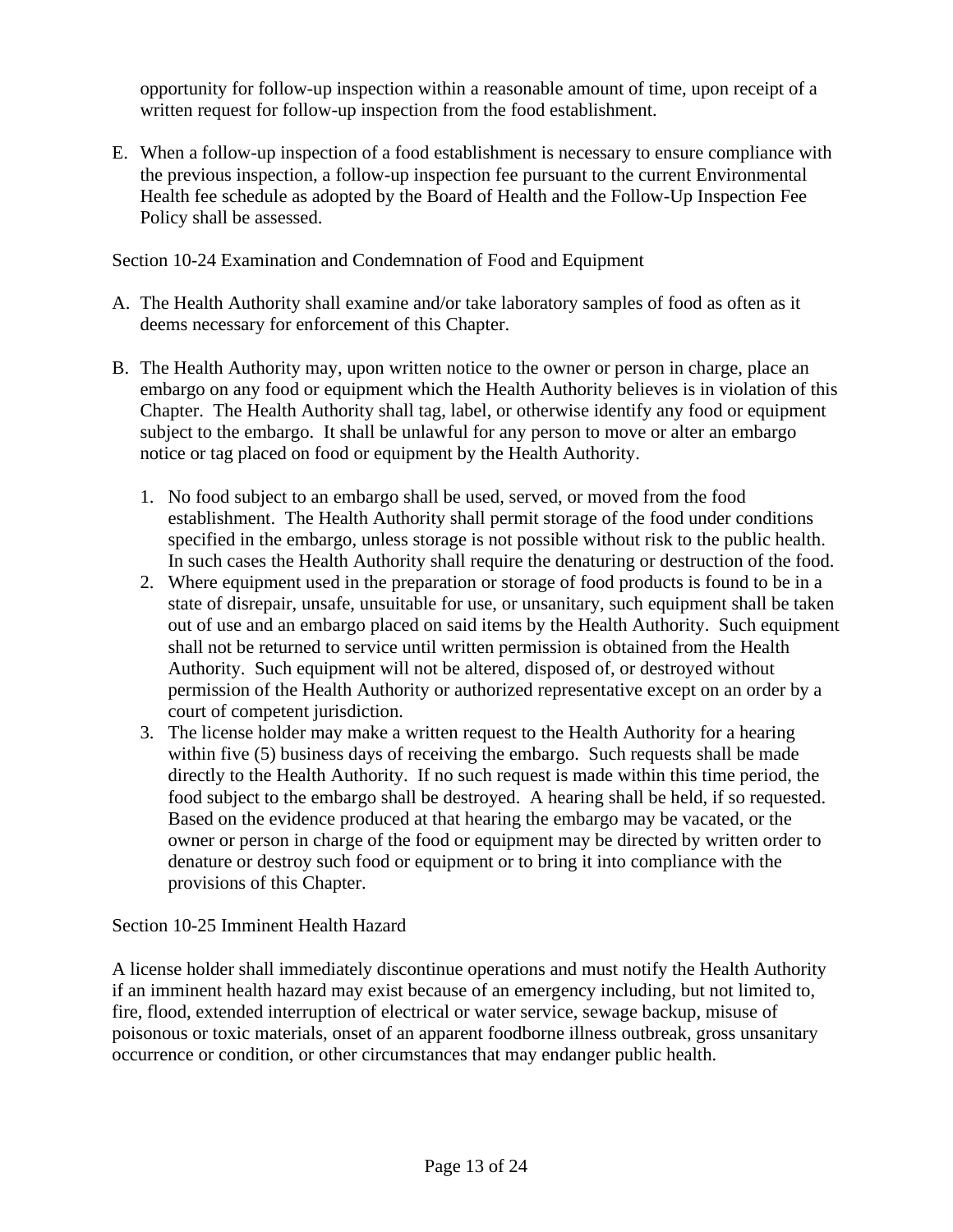## Section 10-26 Reinstatement of Suspended License

Any License holder whose license has been suspended may make a written request to the Health Authority to conduct a follow-up inspection of the premises for the purpose of reinstating the license unless other arrangements have been made with the Health Authority at the time of license suspension. Such a request shall include a statement signed by the applicant stating that to the best of the applicant's knowledge the violations have been corrected. Establishments that have had their license suspended for reasons other than an unforeseen emergency (i.e. natural disaster, boil order, fire) situation shall be subject to the license reinstatement fee instead of a follow-up inspection fee.

# Section 10-27 Resumption of Operations

If operations are discontinued as specified under this Chapter or otherwise according to law, the License holder shall obtain written approval from the Health Authority before resuming operations.

#### Section 10-28 Variances

The Health Authority may grant a variance by modifying or waiving the requirements of this Chapter or the Illinois Food Code if in the opinion of the Health Authority a public health hazard will not result from the issuance of the variance. If a variance is granted, the Health Authority shall retain all pertinent information in its records for the establishment.

The person requesting a variance shall comply with all applicable requirements of the FDA Food Code 2017 Chapter 8 Sections 103 Variances, 201.13 When a HACCP Plan is Required, 201.14 and Contents of a HACCP Plan.

- A. If the Health Authority grants a variance as provided under this section, the License holder shall comply with the plans and procedures that are submitted and approved as a basis for the variance.
- B. Failure to comply with conditions of a variance approval may result in the revocation of the variance approval.

Section 10- 29 Additional Requirements

- A. If necessary, to protect against public health hazards or nuisances, including, but not limited to communicable disease outbreaks, the Health Authority may impose specific requirements in addition to the requirements contained in this Chapter.
- B. The Health Authority shall document the conditions that necessitate the imposition of additional requirements and the underlying public health rationale. The documentation shall be provided to the License applicant or License holder, and a copy shall be maintained in the Health Department file for the food establishment.
- C. All new or extensively remodeled food establishments shall have a 3-compartment sink for proper warewashing.
- D. All required Certified Food Protection Managers (CFPM) shall have food allergen training.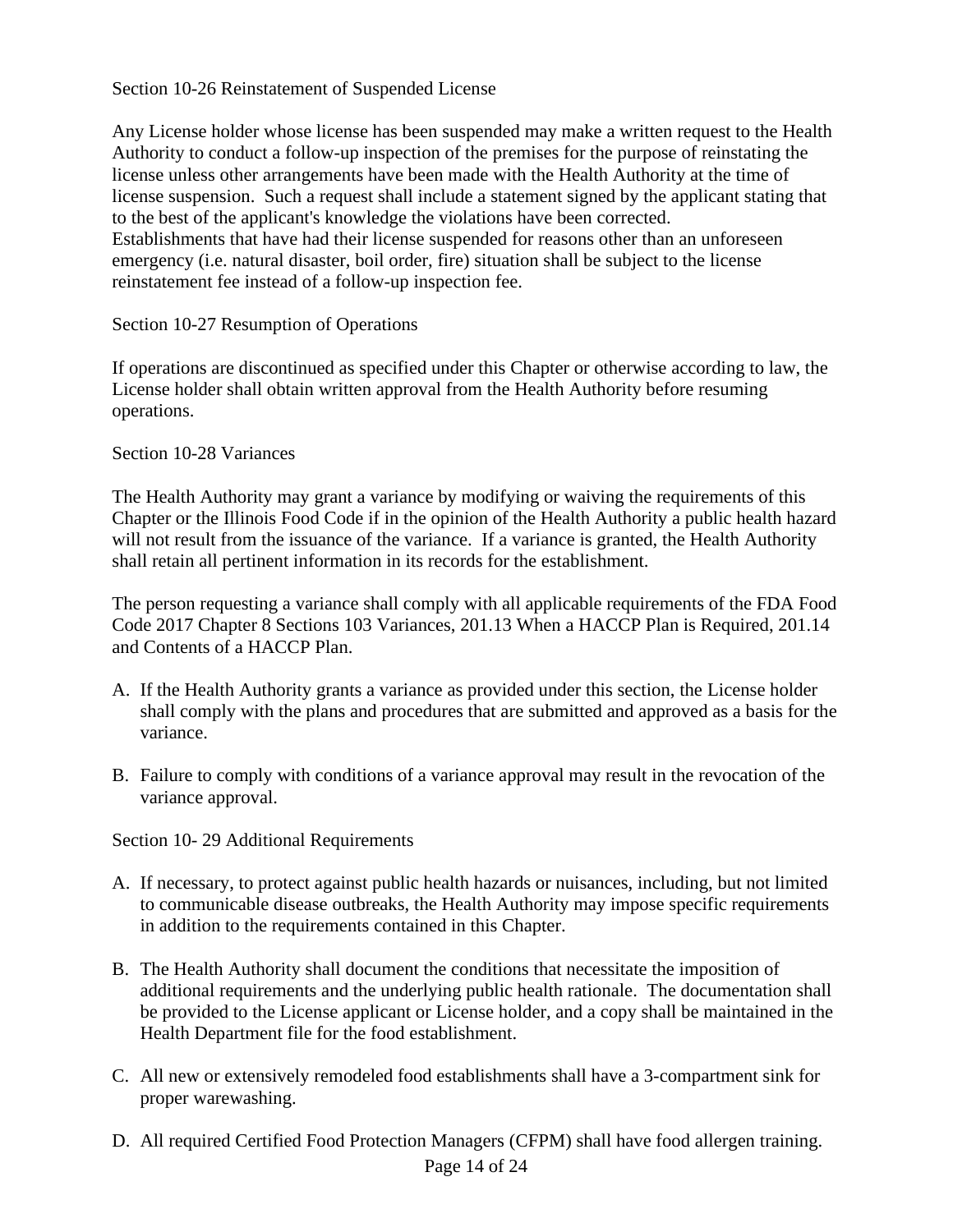- E. Hard copies of all training certificates for CFPM, Food Handler Training, and allergen training must be available for review at time of inspections.
- F. All food establishments connected to an onsite wastewater treatment system shall have an inspection of the system prior to approval to open and operate, and annually to be reviewed at time of inspection or submitted with their license renewal.
- G. All food establishments connected to a water well shall provide an inspection of the water supply system and satisfactory water samples prior to approval to open and operate, and at least annually to be reviewed at time of inspection or submitted with their license renewal. Those establishments part of the non-community public water supply (NCPWS) program will be sampled and inspected as part of the NCPWS program.

# **DIVISION 3: TEMPORARY FOOD SERVICE ESTABLISHMENTS**

Section 10-30 Temporary Food Service Establishment General

The requirements outlined in Division 3: Temporary Food Service Establishments apply only to temporary food service establishments as defined by this Chapter and are in addition to the requirements in other sections of this Chapter.

Section 10-31 Temporary Food Service Event Coordinator:

Any event which has a minimum of three (3) food vendors, including mobile units, or points of sale must designate an Event Coordinator. The Event Coordinator shall complete and submit an "Event Coordinator Information" sheet. Temporary Food Permit applications are required for each temporary food establishment. The Event Coordinator Information sheet must be submitted at least fifteen (15) business days before the scheduled event. Any changes to the Event Coordinator Information sheet shall be filed not less than seven (7) business days prior to the event or as soon as possible before the event.

Section 10-32 Temporary Food Service Establishment Licenses

- A. A "Temporary Food Licensure Application" and the appropriate fee shall be submitted at least five (5) business days prior to the start of the event at which food will be provided. Each event participant shall pay a license fee for each food establishment.
- B. Licenses issued to temporary food service establishments shall be valid for the dates stated on the license and shall expire no more than fourteen (14) consecutive days after the date of issuance.
- C. Those seeking licensure for a temporary food service establishment shall meet all applicable provisions of this Chapter and the Peoria City/County Health Department Temporary Food Permit Rules as adopted by the Board of Health prior to licensure.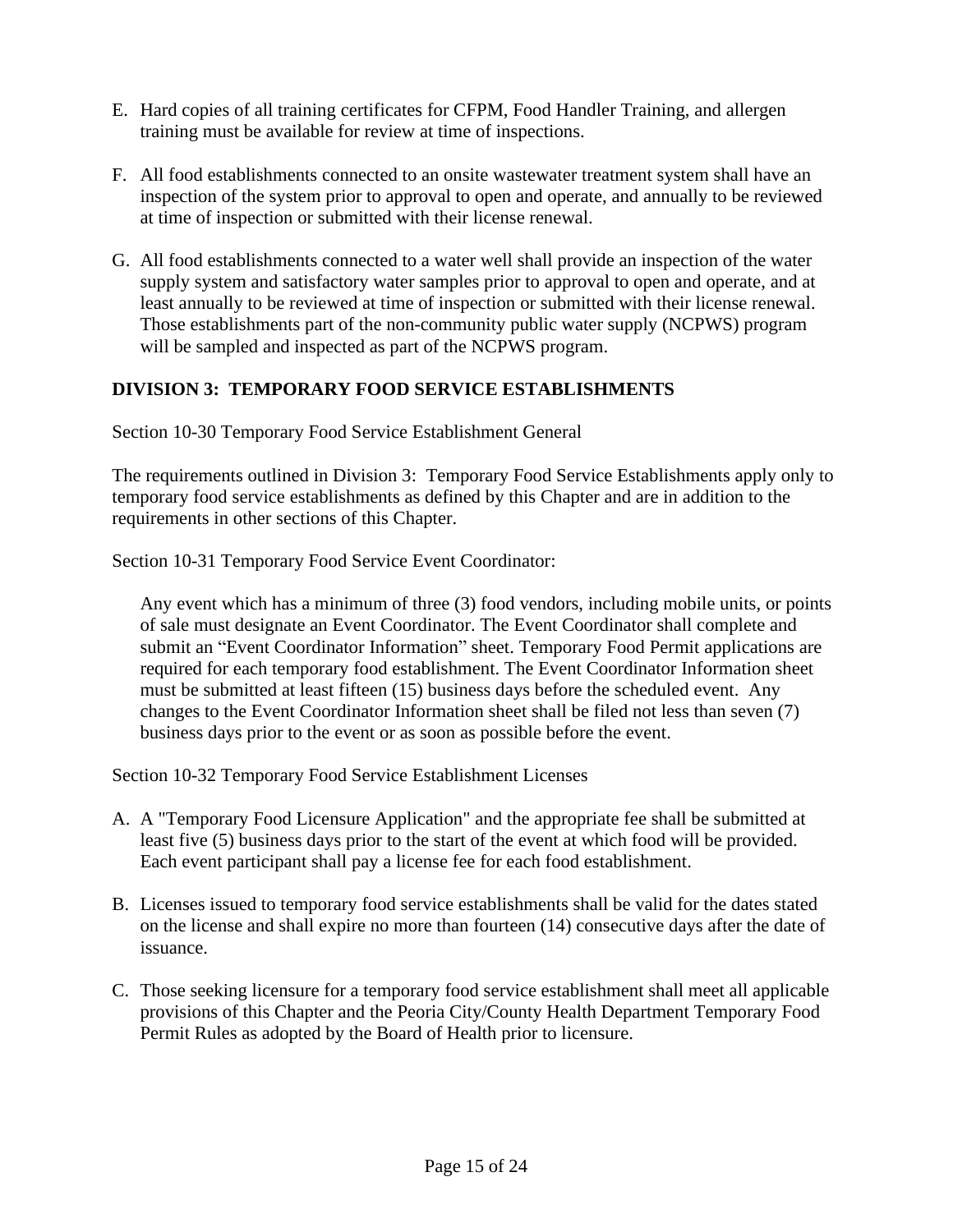Section 10-33 Temporary Food Service Establishment Fees

- A. Those seeking licensure for a temporary food service establishment who do not submit an application to the Health Authority at least five (5) business days prior to the start of the event shall be assessed a late temporary food establishment fee in addition to the license fee.
- B. Any person found to be operating a Temporary Food Establishment without having applied for a Temporary Food License may be subject to a penalty fee. Additional Temporary Food Licenses will not be issued to any violator until fees are paid.

Section 10-34 Temporary Food Service Establishment Inspections and Corrections

- A. The Health Authority shall provide consultation and/or on-site inspections for each temporary food establishment as many times as necessary for the enforcement of this Chapter.
- B. All violations shall be corrected immediately. If violations are not corrected, the application for temporary food service establishment license may be denied and the food establishment shall immediately cease food service operations.
- C. A proposed temporary food establishment whose license has been denied under this section may request a follow-up inspection to show compliance with provisions in the Illinois Food Code, this Chapter, and Peoria City/County Health Department Temporary Food Permit Rules at the time of the inspection. The requested follow-up inspection will depend on staff availability, payment of a follow-up inspection fee and compliance with the Illinois Food Code, this Chapter, and Peoria City/County Health Department Temporary Food Permit Rules.

# **DIVISION 4: MULTI-EVENT TEMPORARY FOOD SERVICE ESTABLISHMENTS**

Section 10-35 Multi-Event Temporary Food Service Establishment General

The requirements outlined in Division 4: Multi-Event Temporary Food Service Establishments apply only to multi-event temporary food service establishments as defined by this Chapter and are in addition to the requirements in other sections of this Chapter.

Section 10-36 Multi-Event Temporary Food Service Establishment Licenses

Those seeking licensure for a multi-event temporary food service establishment shall meet all applicable provisions of this Chapter, including submission of proper applications, payment of fees, and the Peoria City/County Health Department Multi-Event Temporary Food Service Establishment License Rules as adopted by the Board of Health annually prior to licensure, and all of the following requirements prior to and as a condition of ongoing licensure:

- 1. A completed Multi-Event Temporary Food Service Establishment Plan Review Application Packet as provided by the Health Authority for the applicable type (packaged or non-packaged);
- 2. Properly prepared plans to scale and specifications, including those illustrating layout, arrangement, location, and size and type of equipment, for all potential set-ups;
- 3. Copies of the proposed menu items;
- 4. Proof of access to a commissary;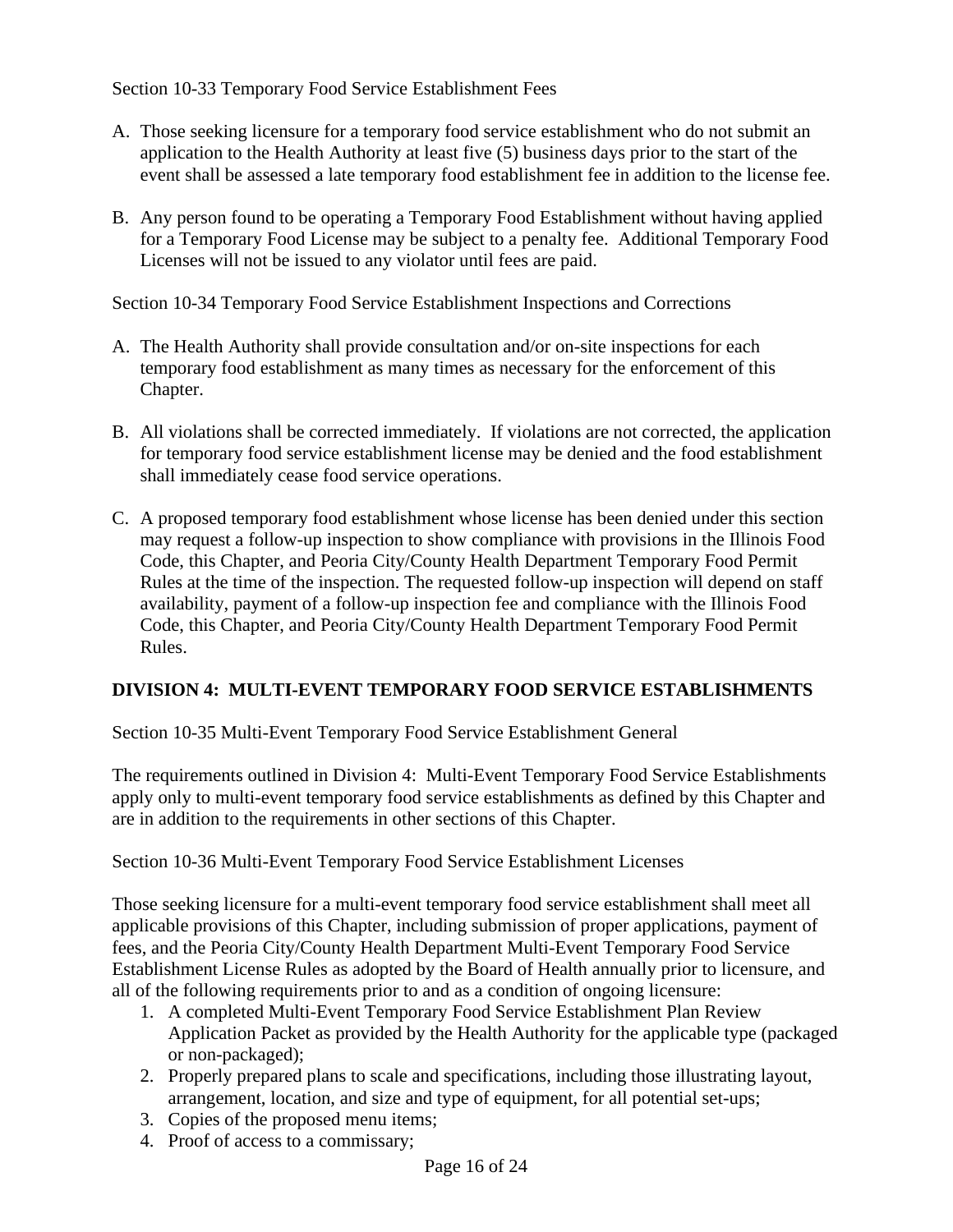- 5. Hours of access to the commissary;
- 6. A list of all items to be prepared and served during the course of licensure, as well as where items will be prepared, i.e., commissary or at event;
- 7. An itinerary or list of all known events and locations at which the License holder or person in charge shall be preparing and serving food during the course of licensure Said itinerary must be updated as new events are scheduled and prior to the events;
- 8. Restroom agreements for all known events and locations without access to public restrooms. Said restroom agreements must be updated as new events are scheduled and prior to the events; and
- 9. Any other information the Health Authority deems necessary to evaluate the proposal.
- A. Licenses issued to multi-event temporary food service establishments shall be valid from the date of issue and shall expire on December 31 of that calendar year.
- B. A multi-event temporary food service establishment license is only valid at one location at the same time period. Additional licenses are required for more than one location/event during the same time period.
- C. A license may not be transferred from one person to another person, from one food establishment to another, or from one type of operation to another, nor be applicable to any other license type other than that for which it was issued.
- D. Any License holder desiring to renew his/her license shall make proper application on renewal forms provided by the Health Department and pay all outstanding balances owed to the Health Department including, but not limited to, license renewal fee, late fees, follow-up inspection fees, and insufficient fund charges before the license will be issued.

Section 10-37 Multi-Event Temporary Food Service Establishment Fees

- A. Those seeking licensure for a multi-event temporary food service establishment license who do not submit a renewal application to the Health Authority at least two weeks prior to anticipated date of operation shall be assessed a late fee in addition to the license fee.
- B. Any person found to be operating a multi-event temporary food service establishment without having applied for a multi-event temporary food service establishment license and approved to operate may be subject to a penalty fee. Licenses will not be issued to any violator until fees are paid.

Section 10-38 Multi-Event Temporary Food Service Establishment Inspections and Corrections

- A. The Health Authority shall provide consultation and/or on-site inspections for each multievent temporary food establishment as many times as necessary for the enforcement of this Chapter, but at minimum, one inspection per month of operation.
- B. All violations shall be corrected immediately. If violations are not corrected, the application for multi-event temporary food service establishment license may be denied or suspended and the food establishment shall immediately cease food service operations, until all corrections can be made.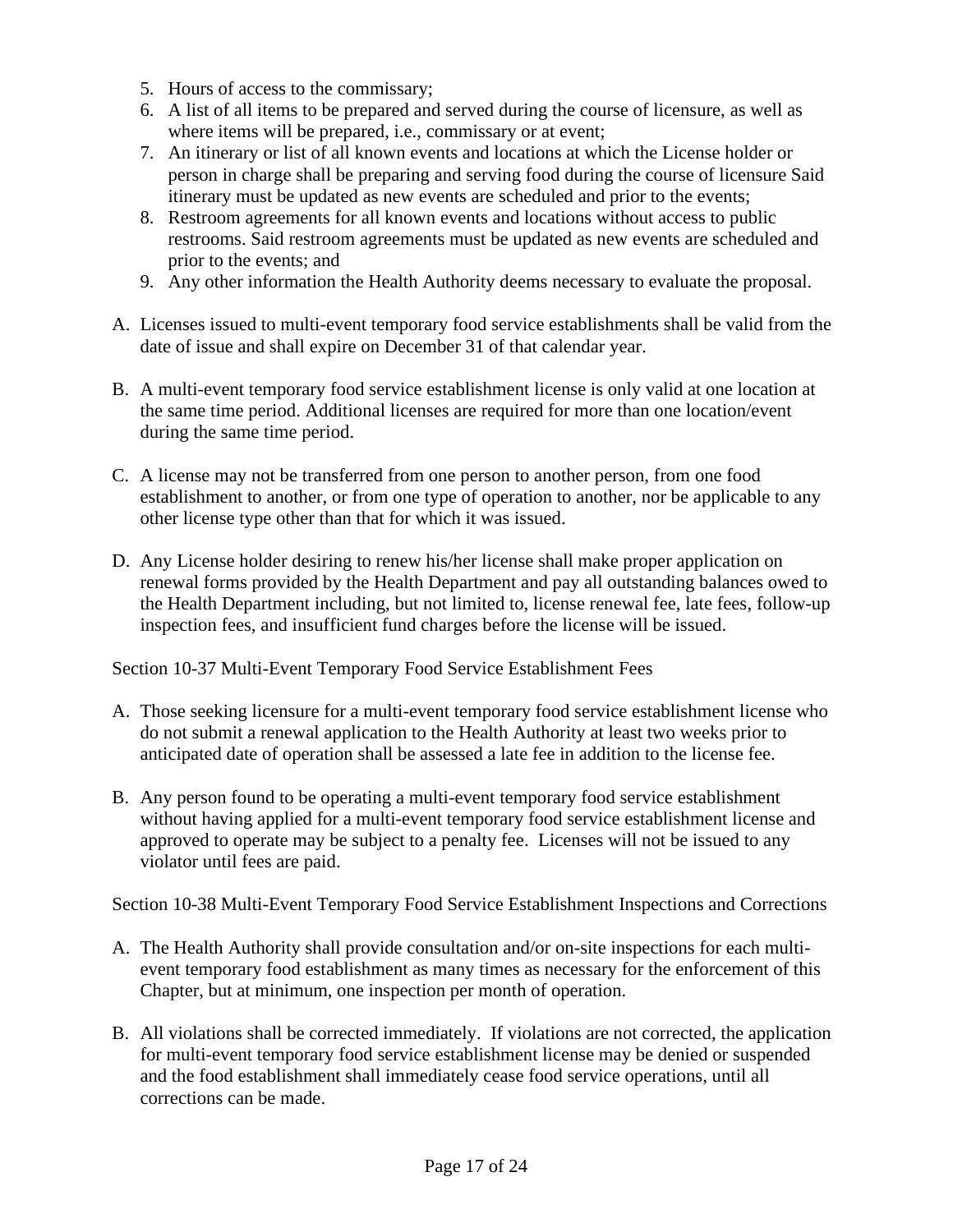C. A multi-event temporary food establishment whose license has been denied or suspended under this section may request a follow-up inspection to show compliance with provisions in the Illinois Food Code, this Chapter, and Peoria City/County Health Department Multi-Event Temporary Food Service Establishment License Rules at the time of the inspection. The requested follow-up inspection will depend on staff availability, payment of a follow-up inspection fee and compliance with the Illinois Food Code, this Chapter, and Peoria City/County Health Department Multi-Event Temporary Food Service Establishment License Rules.

# **DIVISION 5: SIDEWALK AND STREET FOOD VENDOR**

Section 10-39 Sidewalk and Street Food Vendor General

The requirements outlined in Division 4: Sidewalk and Street Food Vendor apply only to Sidewalk and Street Food Vendors and are in addition to the requirements in other sections of this Chapter.

Section 10-40 Sidewalk and Street Food Vendor Licenses

- A. Licenses issued to Sidewalk and Street Food Vendors shall be valid from the date of issue, shall expire no later than December 31 of that calendar year, and are valid for only the location on the license.
- B. Sidewalk and Street Food Vendors seeking a license shall provide the following information to the Health Authority, prior to licensure and renewal:
	- 1. Proof of access to a commissary;
	- 2. Hours of access to the commissary;
	- 3. A list of all items to be prepared and served during the course of licensure;
	- 4. Proof of approval from the local governing body to operate in the location for which they have applied;
	- 5. A list of all equipment to be utilized; and
	- 6. Hours of operation including set up and tear down.

Section 10-41 Sidewalk and Street Food Vendor Inspections

- A. The Health Authority shall inspect Sidewalk and Street Food Vendors a minimum of once a month. All establishments licensed under this category shall automatically be classified as a Category I establishment unless otherwise determined by the Health Authority.
- B. All violations shall be corrected immediately. If violations are not corrected and/or pose an imminent health hazard, the food establishment shall immediately cease food service operations.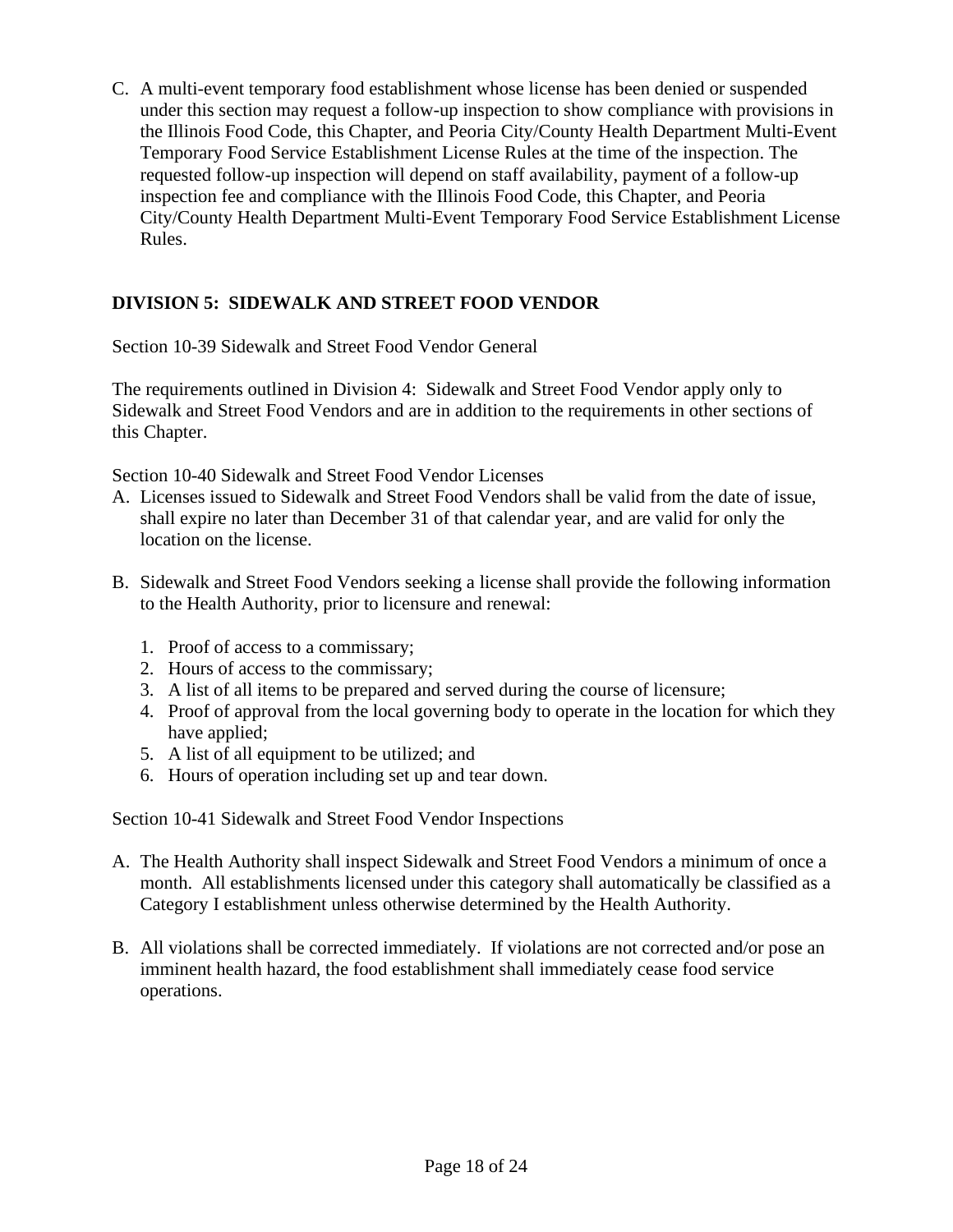# ARTICLE III. ENFORCEMENT

#### Section 10-42 Prevention of Transmission of Disease

When the Health Authority has reasonable cause to suspect possibility of disease transmission from any food establishment employee, the Health Authority may secure a morbidity history of the suspected employee or make any other investigation as may be indicated and shall take appropriate action. The Health Authority may require any or all of the following measures:

- a. The immediate exclusion of the employee from all food establishments;
- b. The immediate closure of the food establishment concerned until, in the opinion of the Health Authority, no further danger of disease outbreak exists;
- c. Restriction of the employee's services to some area of the establishment where there would be no danger of transmitting disease; and/or
- d. Medical and laboratory examinations of the employee and of other employees, including a physical examination and analysis of bodily fluids.

#### Section 10-43 Compliance Conference

The Health Authority shall require a compliance conference in accordance with the Peoria City/County Health Department Food Safety Enforcement Procedure.

The purpose of a compliance conference is an informal meeting to clarify expectations for food protection and sanitation, discuss the consequences of non-compliance, review the licensee's plan for addressing the violation(s) that led to this action, establish a corrective action plan, and to set a schedule for compliance, including field verification of the effectiveness of the plan.

Once the corrective action plan has been completed satisfactorily, the licensee will be removed from compliance procedures unless the licensee has agreed to alternate terms in a compliance conference.

#### Section 10-44 License Suspension

At any time the Health Authority determines that a license holder or operator is not in compliance with the provisions of this Chapter, it shall issue a notice under the provisions of this Chapter to the license holder or operator. Said notice shall state the nature of the violation and a reasonable time in which corrective action must be taken shall be provided to the license holder, operator and/or person in charge.

- A. In the event that such violation constitutes an imminent health hazard, the aforesaid notice may also require the immediate suspension of the entire operation of the establishment or portions thereof. Any person to whom such notice is issued shall comply immediately therewith.
- B. Failure to comply with agreed upon outcomes of a compliance conference shall result in immediate license suspension until all mandated violations are corrected and for a minimum of twenty-four (24) hours.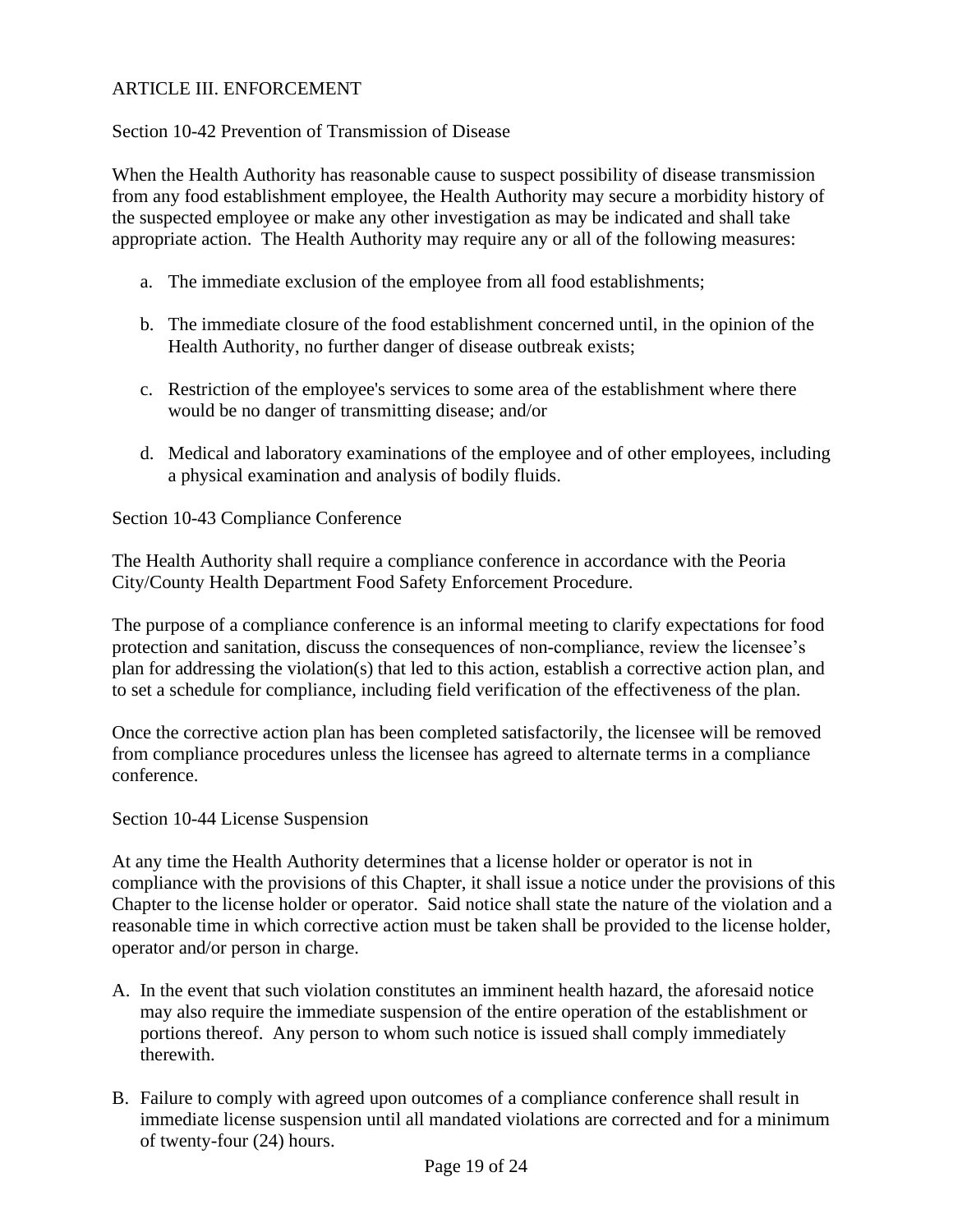- C. If in the opinion of the Health Authority the lack of active managerial control in a food service establishment has resulted in a violation or violations of such severity and/or magnitude that the likelihood of the public welfare is at risk, then the Health Authority shall suspend the license in effect until such time as the violation or violations have been corrected. Corrections must be verified by the Health Authority through a compliance inspection and an approval must be issued to reopen.
- D. The Health Authority may immediately suspend a food service license for interference with the Health Authority in the performance of his/her duties.
- E. Whenever a license holder or operator has failed to comply with any notice issued under the provisions of this Chapter, the Health Authority may serve said license holder or operator with a notice stating his license is suspended and operations are to cease immediately or as ordered by the Health Authority.
- F. A license may be suspended for cause pending its revocation or a hearing relative thereto.
- G. Any person whose license has been suspended may, at any time, make application for a follow-up inspection for the purpose of reinstatement of the license. Within five days following receipt of a written request, including a statement signed by the applicant that, in his opinion, the conditions causing suspension of the license have been corrected, the Health Authority shall make a follow-up inspection within two (2) days which the Health Authority is open to the public. If the applicant is in compliance with the requirements of this Chapter and the Illinois Food Code, the license shall be reinstated.

# Section 10-45 Revocation

For serious or repeated violations of any provisions of this Chapter or for interference with the Health Authority in the performance of its duties, the Health Authority may hold a hearing to permanently revoke a license. The license holder shall be given notice of the revocation and shall be notified of the opportunity to request a hearing before the Health Authority. Prior to such action, the Health Authority shall notify the License holder that the license is subject to revocation and advise that the license shall be permanently revoked at the end of ten (10) business days following service of such notice unless a request for a hearing is filed with the Health Authority by the license holder within five (5) business days of when the notice was served.

- A. An establishment who has two (2) compliance conferences during a twelve-consecutivemonth period and fails to meet the agreed upon compliance plan shall constitute grounds for permanent revocation.
- B. Two (2) suspensions during a twelve-consecutive-month period shall constitute grounds for permanent revocation.

The Health Authority may refuse to issue a license for a period of two years to any applicant who had an interest in ownership or management of a food establishment whose Food Safety License has been revoked.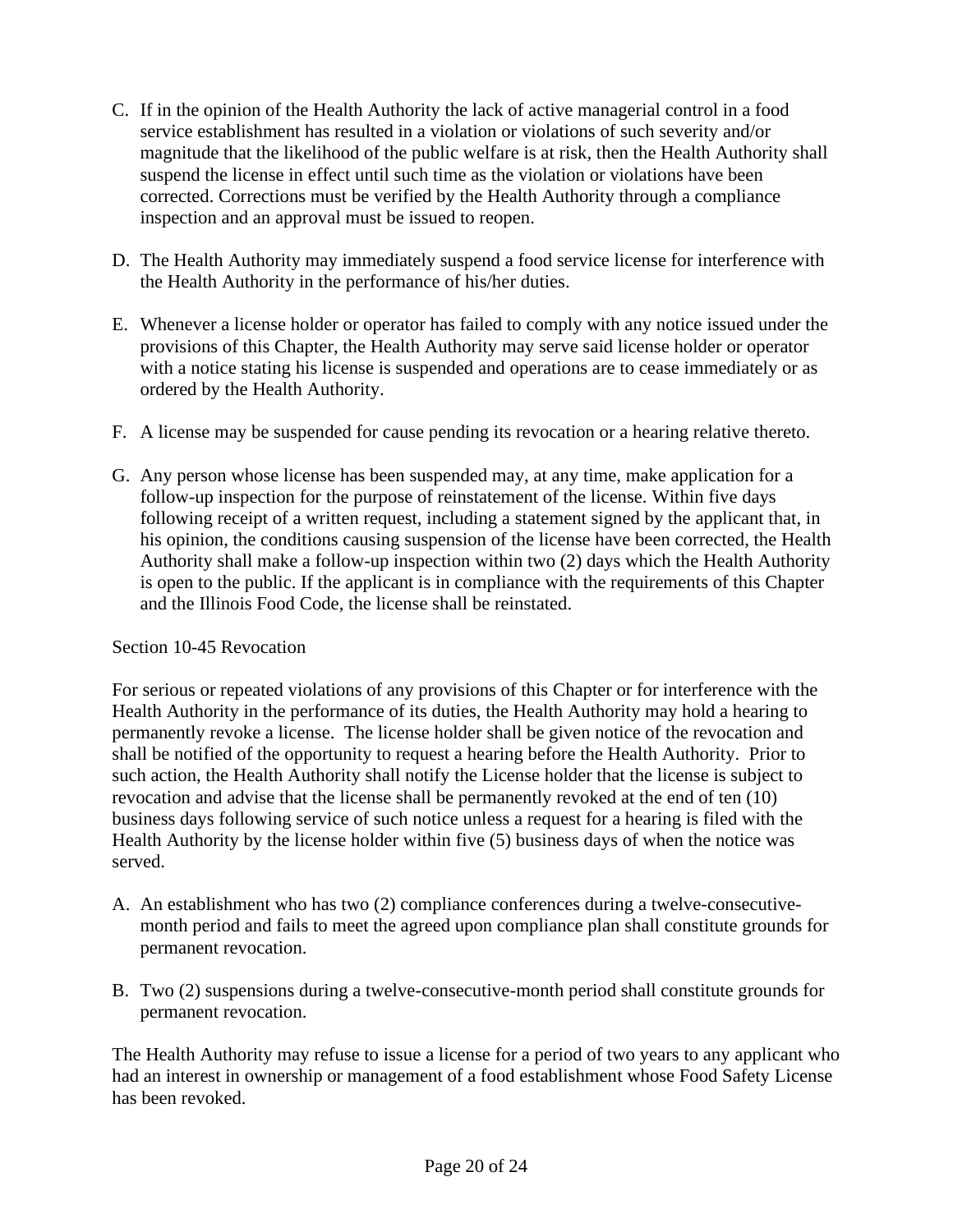## Section 10-46 Hearings

The hearings provided for in this section shall be conducted by Health Authority at a time and place designated by it.

Based upon the record of such hearing, the Health Authority shall make a finding and shall sustain, modify, or rescind any official notice or order considered in the hearing.

Said hearings shall be conducted in accordance with rules adopted by the Health Authority.

All hearings shall be conducted so as to provide the parties with written notice of the hearings, adequate time to prepare, and the right to present evidence in support of their position. The licensee may attend the hearing with or without benefit of assistance by legal counsel and/or witnesses or may be represented by legal counsel. All hearings shall be conducted in an informal manner, with consideration to all parties.

The formal rules of evidence shall not apply; however, the hearing body may exclude irrelevant or immaterial evidence. The hearing body may ask questions of any witness to clarify a point or to assist the body in reaching a decision. Written notice of the hearing to a party may be waived by that party.

A written summary of the enforcement proceedings shall be made by the Health Authority and a copy provided to the licensee upon request.

The Health Authority shall make a decision based upon the complete hearing record and shall sustain, modify, or rescind any notice or order considered in the hearing. A written copy of such decision shall be furnished to the licensee.

Section 10-47 Appeals

A License holder or operator whose license has been suspended or revoked may make a written request to the Health Authority for a hearing to contest the conditions of the suspension or revocation within five (5) business days of the notice being served.

Any food establishment for which the license has been suspended or revoked shall remain closed during those periods when an appeal and/or a hearing is being sought or under consideration.

The License holder may appeal the final decision of the Health Authority to the Peoria County Board of Health.

The decision of each appeal body shall be final.

Section 10-48 Service of Notices

Notices provided for under this Chapter shall be deemed to have been properly served when:

A. A notice is personally served by the Health Authority, a law enforcement officer, or a person authorized to serve a civil process to the License holder, if a corporation, to any officer thereof, the Person in Charge, or person operating a food establishment without a license;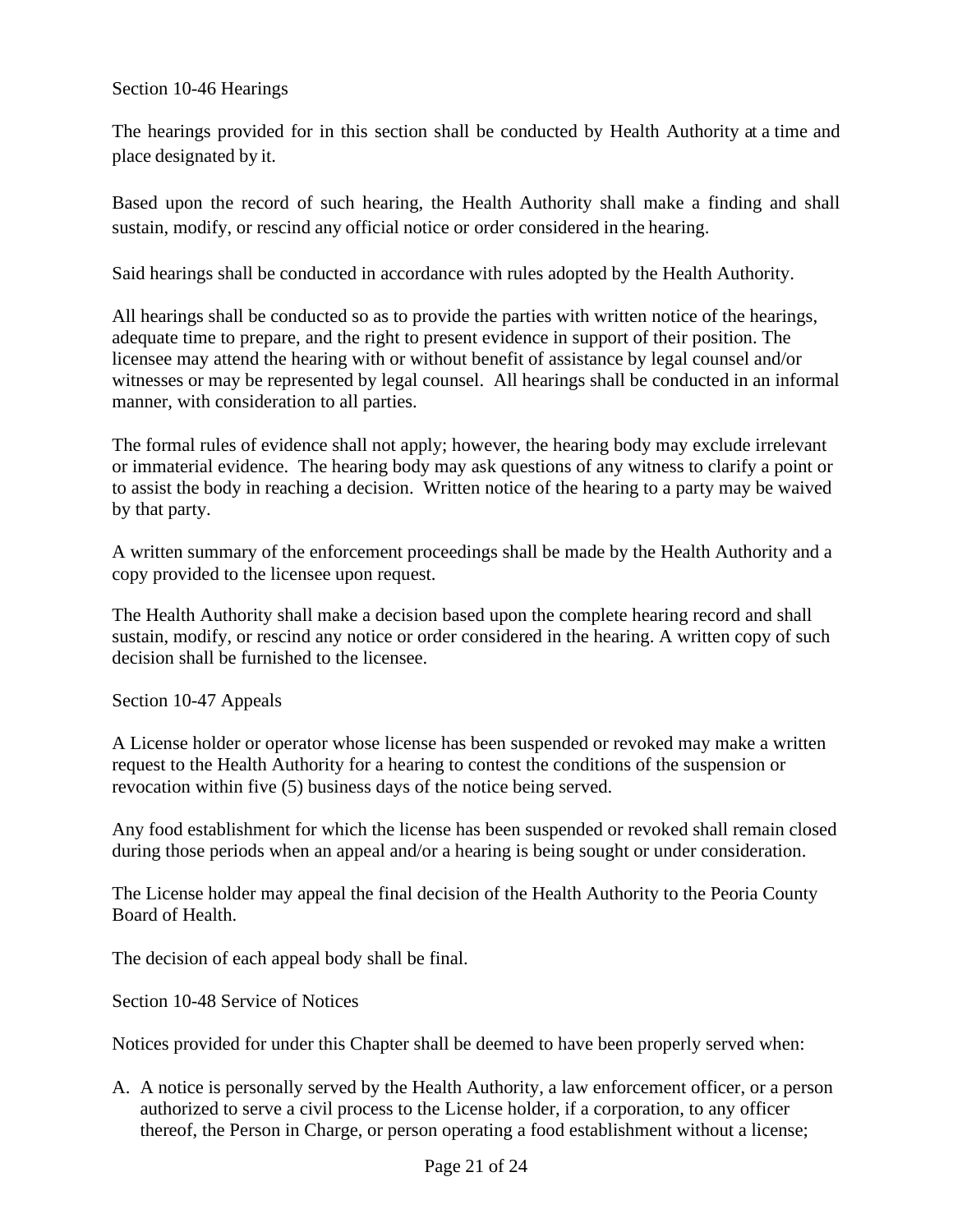- B. The notice is sent by the Health Authority to the last known address of the License holder, if a corporation, to any officer thereof, or the person operating a food establishment without a license, by registered or certified mail or by other public means so that a written acknowledgment of receipt may be acquired; or
- C. The notice is provided by the Health Authority in accordance with another manner of service authorized in law.
- D. Service is effective at the time of the notice's receipt or if service is made as specified above, at the time of the notice's posting.

Section 10-49 Proof of Proper Service

Proof of proper service may be made by affidavit of the person making service or by admission of the receipt signed by the License holder, the person operating a food establishment without a license to operate, or an authorized agent.

# Section 10-50 Penalties Other Than Suspension and Revocation of Licenses

Pursuant to the Board's authority under Section 5-20003 of the Counties Code, 55 ILCS 5/5- 20003, any person that violates any provisions of this Chapter shall be guilty of a class B misdemeanor, and upon conviction thereof, shall be punished by a term of imprisonment for not more than six (6) months, by a fine not to exceed one thousand five hundred dollars (\$1500.00), or by both such term and fine. Each day upon which a violation occurs shall constitute a separate violation.

In addition to suspension, revocation, criminal conviction, or other remedy, the Health Authority may seek an injunction against any License holder or person violating this Chapter, as provided in the Illinois Food Handling Regulation Enforcement Act, 410 ILCS 625/1 et seq.

# Section 10-51 Conflict of Chapter

In any case where a provision of this Chapter is found to be in conflict with a provision of any Code of Peoria County existing on the effective date of this Chapter, the provision which, in the judgment of the Health Authority or its authorized representative, establishes that the higher standard for the promotion and protection of the health and safety of the people shall prevail. In any case where a provision of this Chapter is found to be in conflict with a provision of any other Chapter or Code of Peoria County existing on the effective date of the Chapter which establishes a lower standard for the promotion and protection of the health and safety of the people, the provisions of this Chapter shall be deemed to prevail.

If any section, subsection, paragraph, sentence, clause, or phrase of this Chapter should be declared invalid by a court of competent jurisdiction for any reason whatsoever, such decision shall not affect the remaining portions of this Chapter which shall remain in full force and effect and, to this end, the provisions of this Chapter are hereby declared to be severable.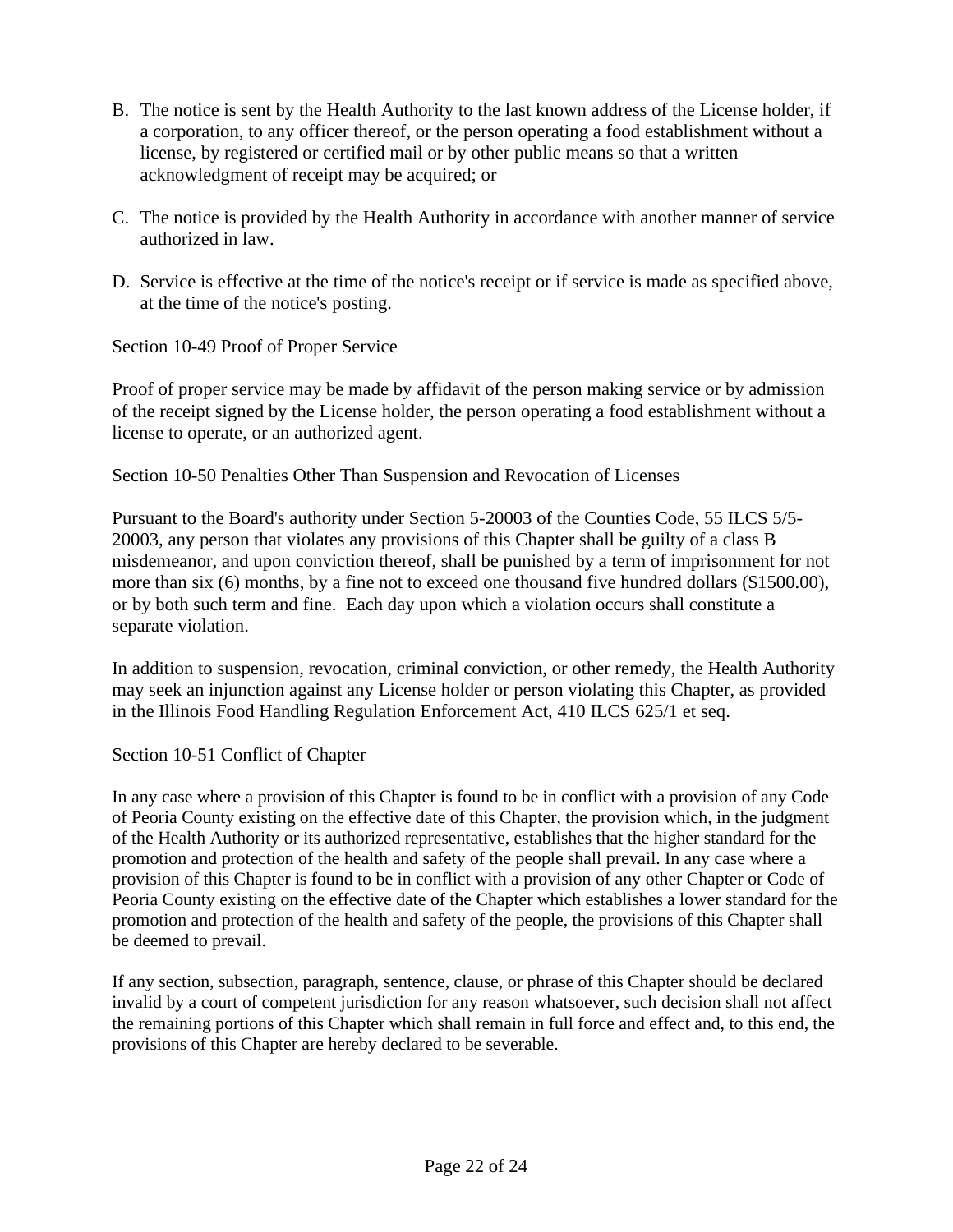# **Peoria City/County Environmental Health Fees**

# **FOOD PROGRAM**

| <b>License Fees</b>                                        |       |
|------------------------------------------------------------|-------|
| Annual                                                     |       |
| High Risk                                                  | \$580 |
| <b>Medium Risk</b>                                         | \$470 |
| Low Risk                                                   | \$360 |
| <b>Reduced Annual Fees:</b>                                |       |
| Non-Profit $&$ No charges assessed on behalf of recipient  | \$0   |
| <b>Public Schools</b>                                      | \$0   |
| <b>Local Governmental</b>                                  | \$0   |
| <b>Annual and Multi-Event Temporary License Late Fees:</b> | \$100 |
| <b>Sidewalk and Street Food Vendor License Fees:</b>       |       |
| High Risk                                                  | \$580 |
| <b>Medium Risk</b>                                         | \$470 |
| Low Risk                                                   | \$360 |

Annual and Sidewalk and Street Vendor License fees shall be prorated by 50% if license is issued after June 30 of the calendar year.

| High Risk<br><b>Medium Risk</b><br>Low Risk      | \$440<br>\$360<br>\$275 |
|--------------------------------------------------|-------------------------|
| <b>Temporary License Fees: (no reduced fee)</b>  |                         |
| Temp Food 4-14 Days                              | \$150                   |
| Temp Food 1-3 Days                               | \$55                    |
| Temp Food 1-3 Days $(10 \text{ applications}^*)$ | \$495                   |
| (*Must be paid and submitted at same time)       |                         |

| <b>Temporary License Late Fee:</b>                                                           | \$50 |
|----------------------------------------------------------------------------------------------|------|
| Those seeking licensure for a temporary food service establishment who do not submit         |      |
| an application to the Health Authority at least five (5) business days prior to the start of |      |
| the event shall be assessed a late temporary food establishment fee in addition to the       |      |
| license fee.                                                                                 |      |

| <b>Multi-Event Temporary Food Service Establishment License Fees:</b> |              |                 |  |
|-----------------------------------------------------------------------|--------------|-----------------|--|
|                                                                       | Non-Packaged | <b>Packaged</b> |  |
| In-County Commissary                                                  | \$650        | \$325           |  |
| <b>Out of County Commissary</b>                                       | \$800        | \$400           |  |